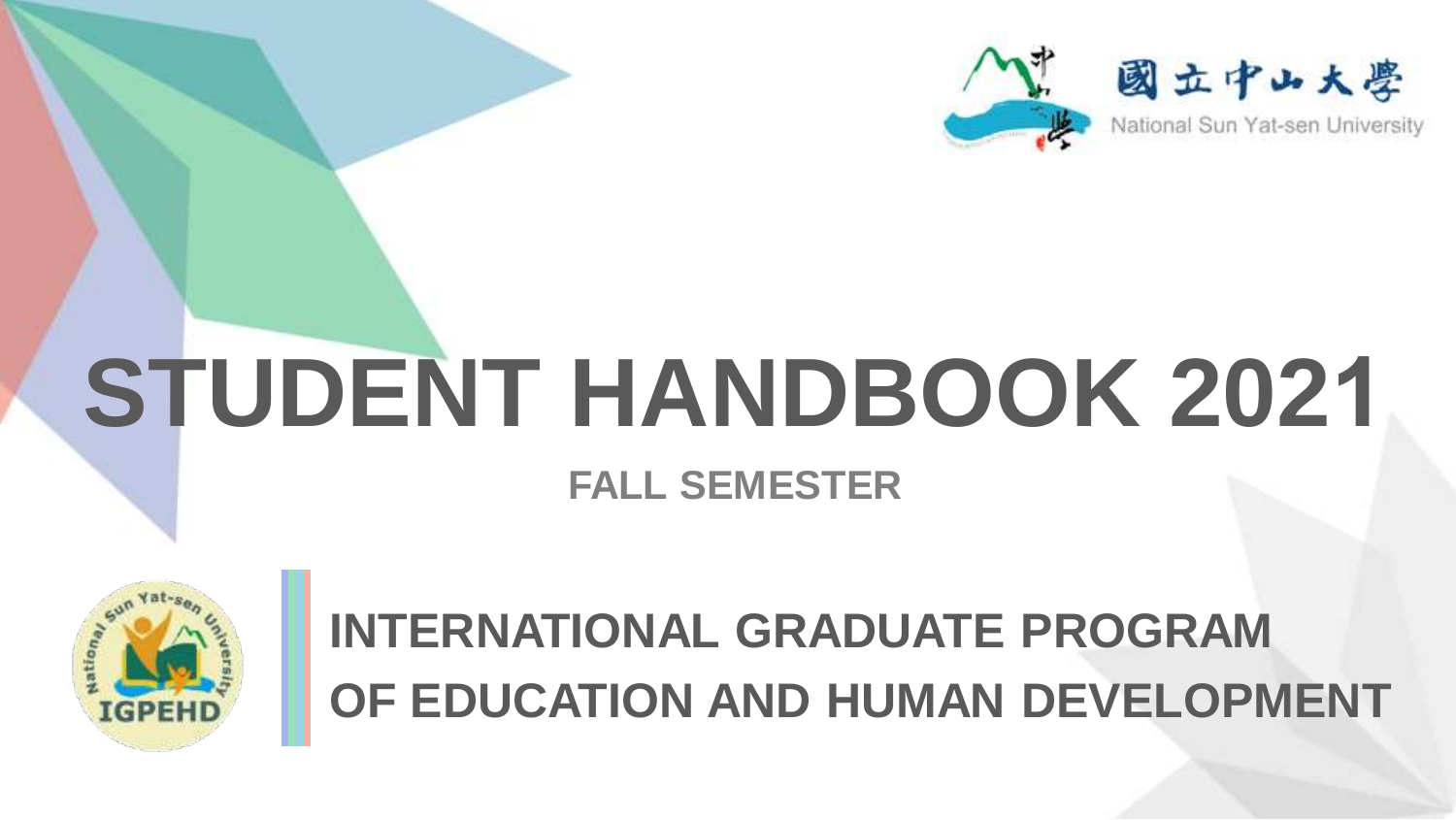### WHAT IS IGPEHD?

The International Graduate Program of Education and Human Development (IGPEHD), located in southern Taiwan, offers both master's and doctoral programs for international students who aspire to work in the field of education.

Our students come from all around the world. Currently our doctoral students are from Vietnamese, the Philippines, Indonesia, and the United States. They come here to seek further academic qualifications and better opportunities in their academic life.

In 2020, we also opened a master's program for students who wish to work as educational practitioners.

If this sounds like you, then IGPEHD is your best choice. You are welcome to join us and start your new chapter.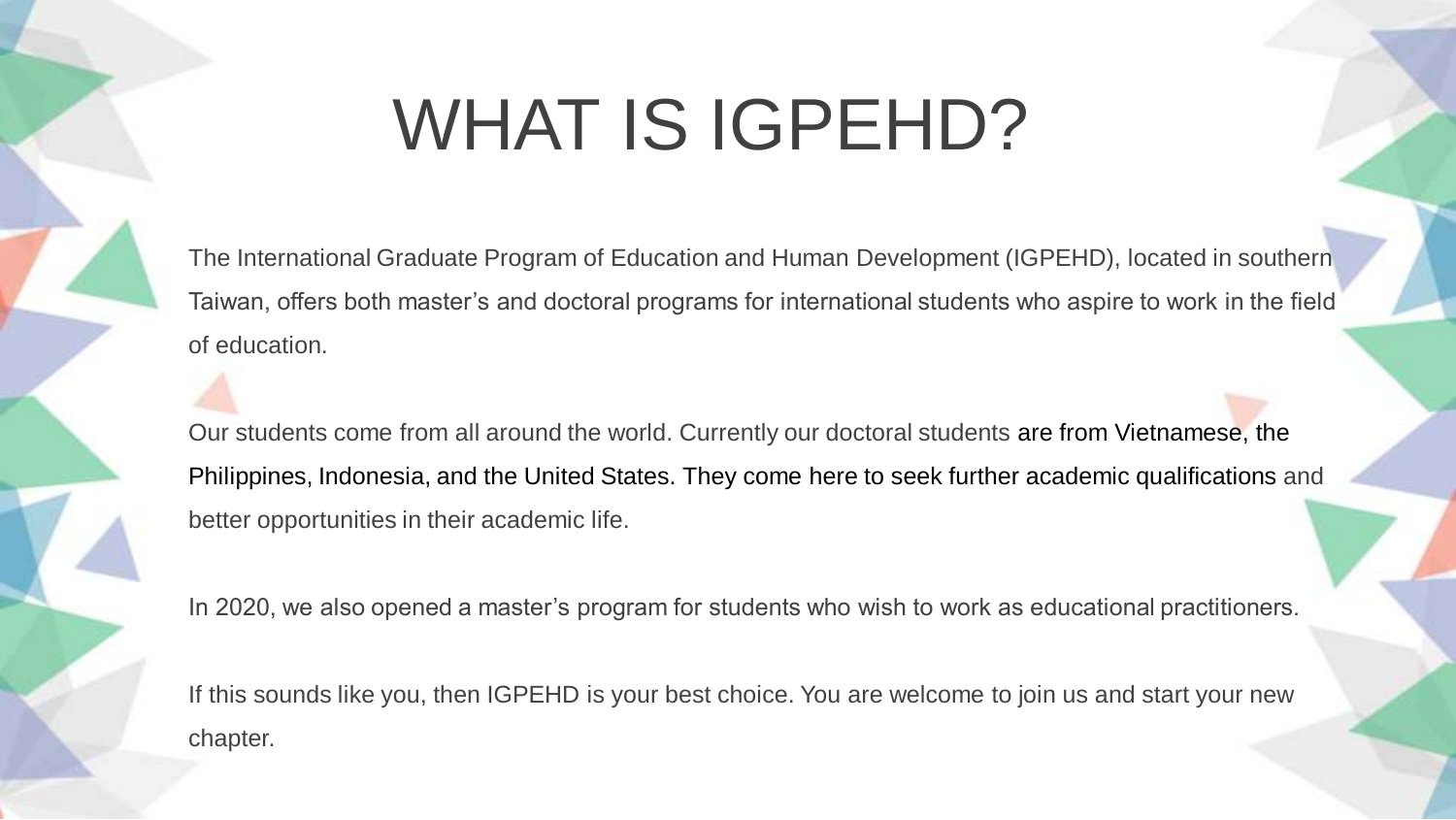### **MASTER PROGRAM**

| Award                            | <b>MA</b>              |                                                                                                 |  |
|----------------------------------|------------------------|-------------------------------------------------------------------------------------------------|--|
| <b>Start date</b>                | September 2021         |                                                                                                 |  |
| <b>Duration</b>                  | 1 to 4 years full time |                                                                                                 |  |
| <b>Admitted</b><br><b>Number</b> | 5 students             |                                                                                                 |  |
|                                  | Credit points          | 27 (including 3 credit points of Research Methods)                                              |  |
| <b>Graduation</b>                | Academic article       | Presented in a conference (either poster or oral)                                               |  |
| <b>Requirements</b>              | Thesis oral defence    | Pass at least 70 out 100 points                                                                 |  |
|                                  | Thesis defence         | Pass at least 70 out 100 points                                                                 |  |
| <b>Further</b>                   | <b>Fast track</b>      | Study in the MA Program for one year for being eligible to<br>apply for IGPEHD Doctoral Program |  |
| <b>Study to PhD</b>              | Scholarship            | NSYSU International & Elite scholarships                                                        |  |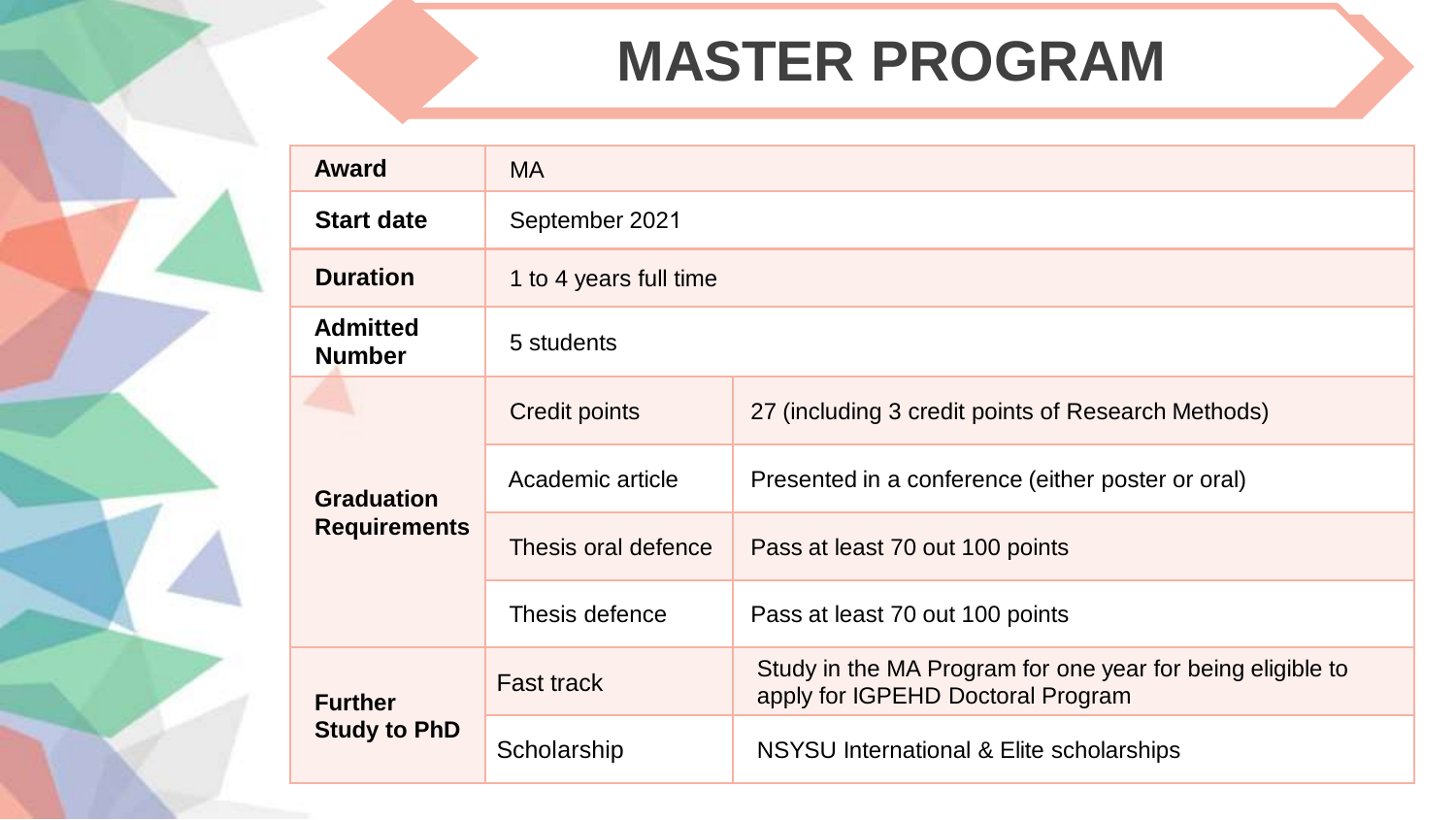|                                          | Award                            | <b>PhD</b> in Education |                                                        |                                                                                                       |
|------------------------------------------|----------------------------------|-------------------------|--------------------------------------------------------|-------------------------------------------------------------------------------------------------------|
|                                          | <b>Start date</b>                | September 2021          |                                                        |                                                                                                       |
|                                          | <b>Duration</b>                  | 2 to 7 years full time  |                                                        |                                                                                                       |
|                                          | <b>Admitted</b><br><b>Number</b> | 10 students             |                                                        |                                                                                                       |
| <b>Graduation</b><br><b>Requirements</b> | Required credit points           |                         | 30 (including 3 credit points of Research Methodology) |                                                                                                       |
|                                          |                                  | Choose one              | Academic article                                       | Published in a peer-review journal (under SSCI, SCI<br>or A&HCI) as the first or corresponding author |
|                                          |                                  | Qualifying exam         | Pass at least 70 out of 100 points                     |                                                                                                       |
|                                          |                                  | Academic article        |                                                        | Published in a peer-review journal                                                                    |
|                                          |                                  | Thesis proposal defence |                                                        | Pass at least 70 out of 100 points                                                                    |
|                                          |                                  | Thesis defence          |                                                        | Pass at least 70 out of 100 points                                                                    |

### **DOCTORAL PROGRAM**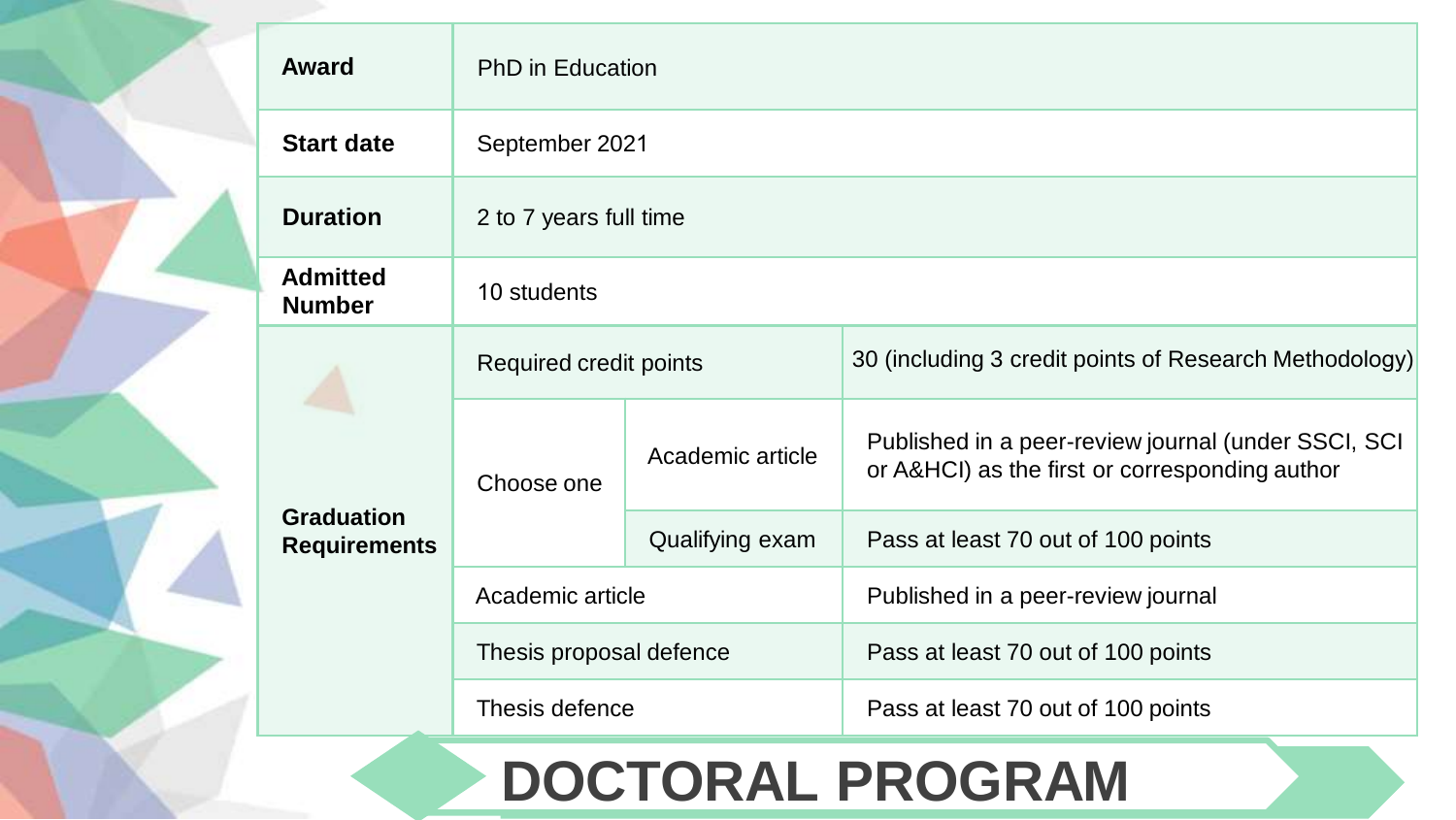# ENTRY REQUIREMENTS

#### **Eligibility**



We only accept international students for now. Applicants holding Taiwanese (ROC) passports will not be considered.



apply out of the interest in education and human development. **Academic background**<br>Not specifically required. You may



No prerequisite courses are required. **Prerequisite courses 03**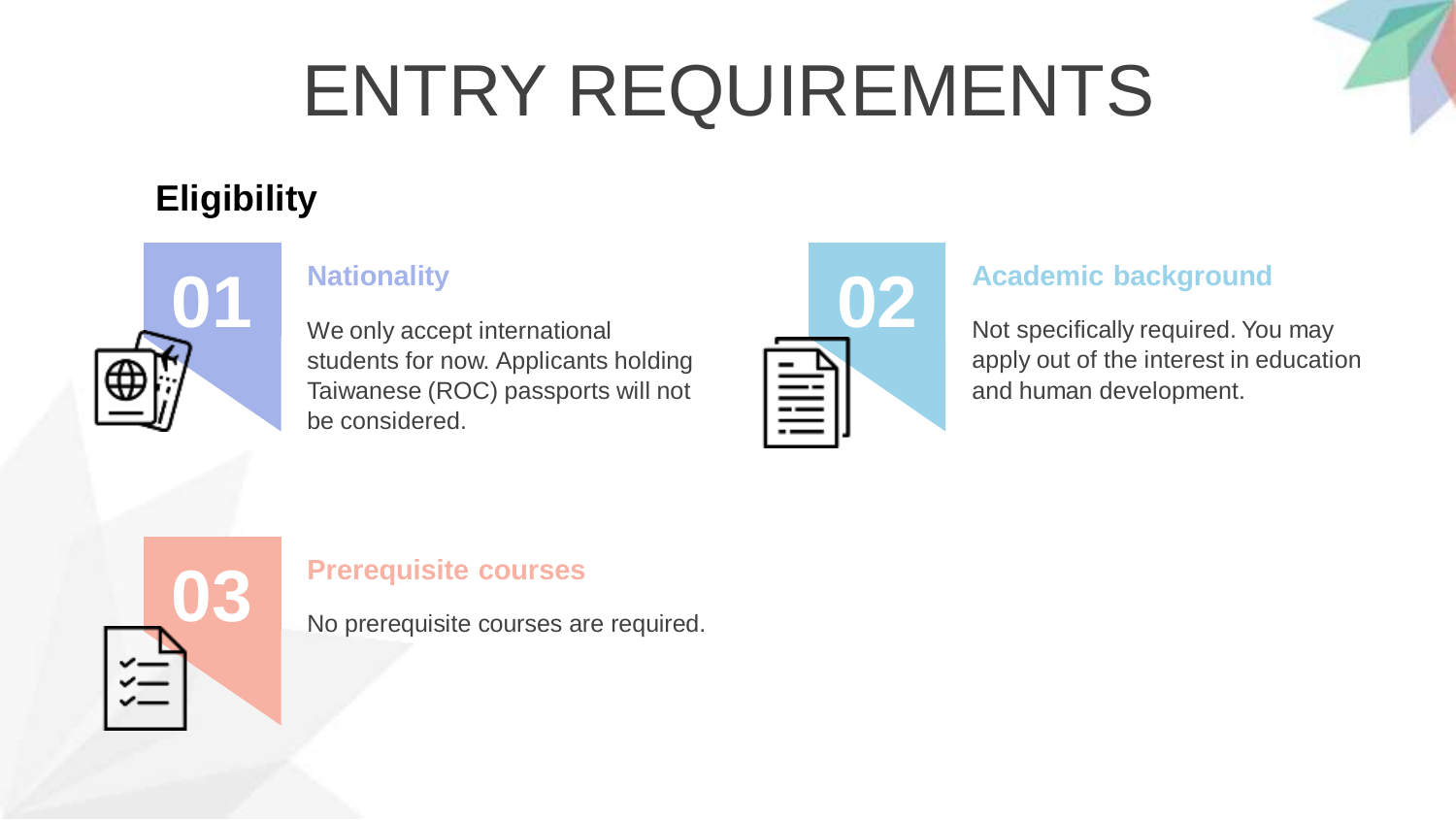# ENTRY REQUIREMENTS

#### **Eligibility**



### **English language requirements for non-English speakers 04**

Our courses, activities and exams will be taught in English. Make sure that you will be able to pursue your study in English.

| <b>Test</b>              | <b>Minimum score</b> |
|--------------------------|----------------------|
| <b>IBT-TOEFL</b>         | 61                   |
| <b>CBT-TOEFL</b>         | 173                  |
| <b>Paper-based TOEFL</b> | 500                  |
| <b>IELTS</b>             | 5.0                  |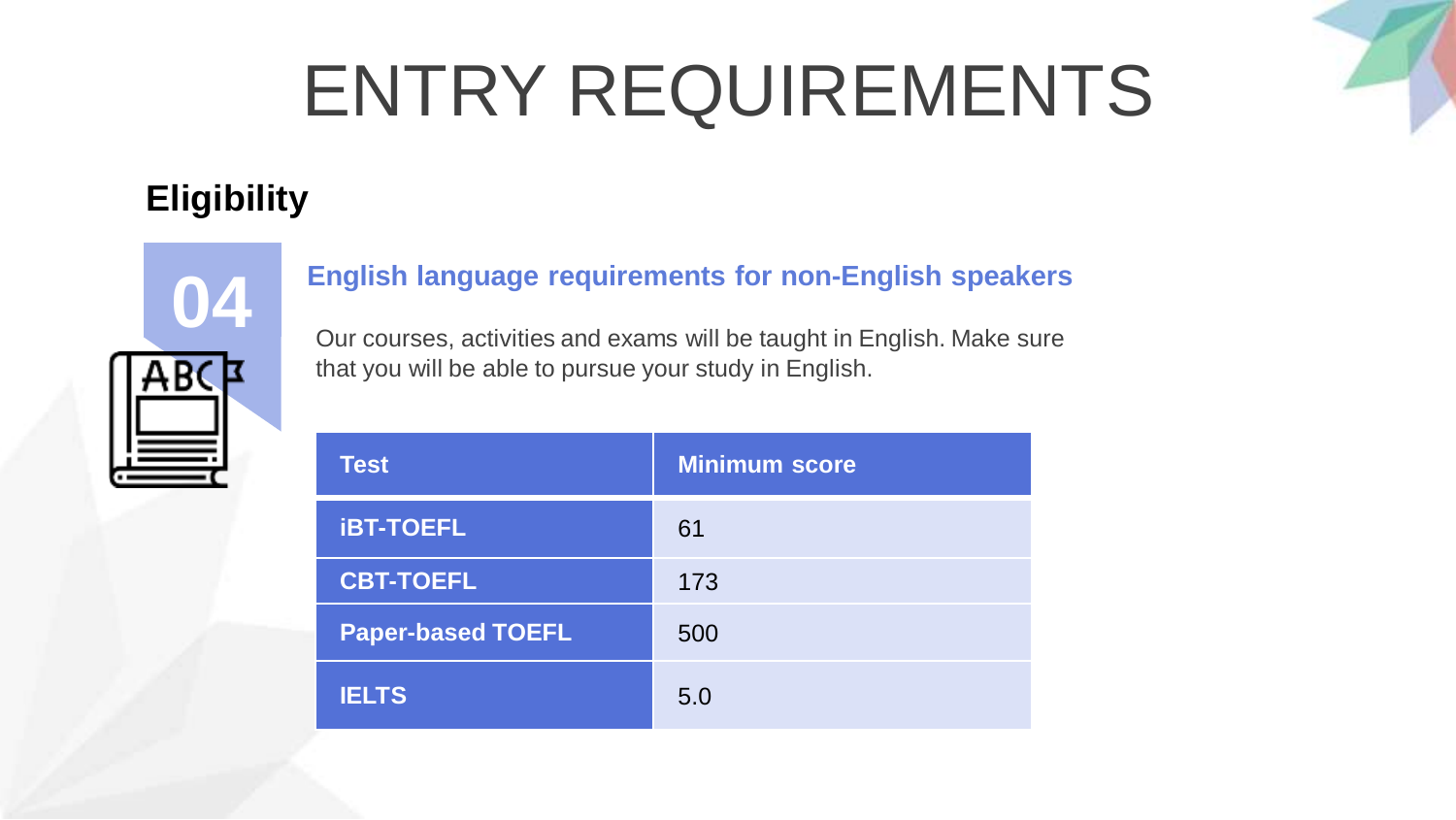# ENTRY REQUIREMENTS

#### **Eligibility**



### **Financial statement 05**

**For self-funded applicants**, you must provide a financial statement within 3 months of the application time frame of at least USD 4,000 or TWD 120,000.

**For applicants with a sponsor**, if the financial statement is not in your name, a declaration with signature from the sponsor must be attached in your application, stating his/her relationship with you and guaranteeing the responsibility for all of your expenses in Taiwan.

**For full scholarship recipients**, you can provide scholarship certificate instead (scholarship application form will not be accepted). NSYSU scholarship information can be found at

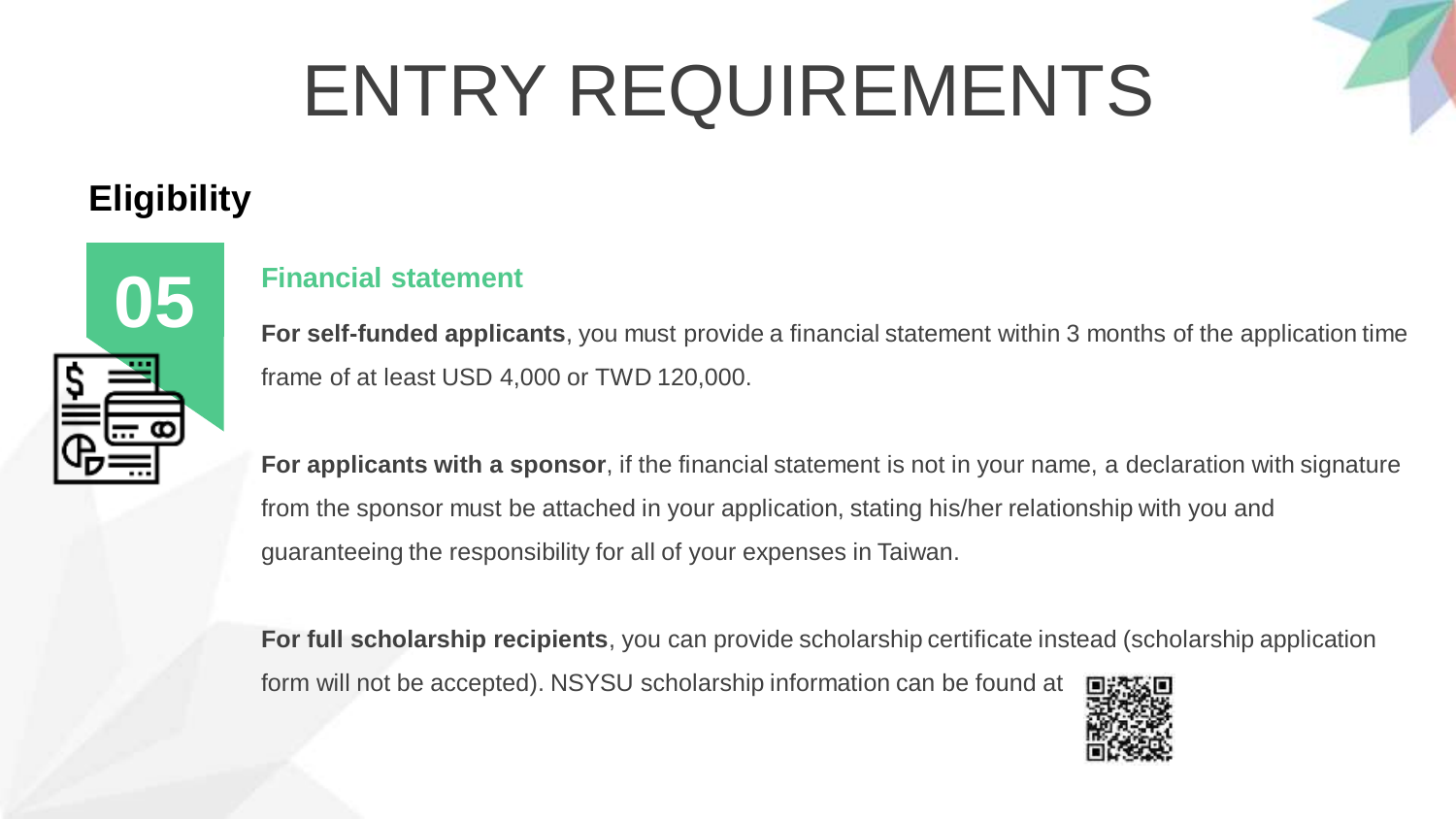

 $5u<sub>n</sub>$ 

**IGPEHD** 

ation<sub>a</sub>





What you need to know about studying in NSYSU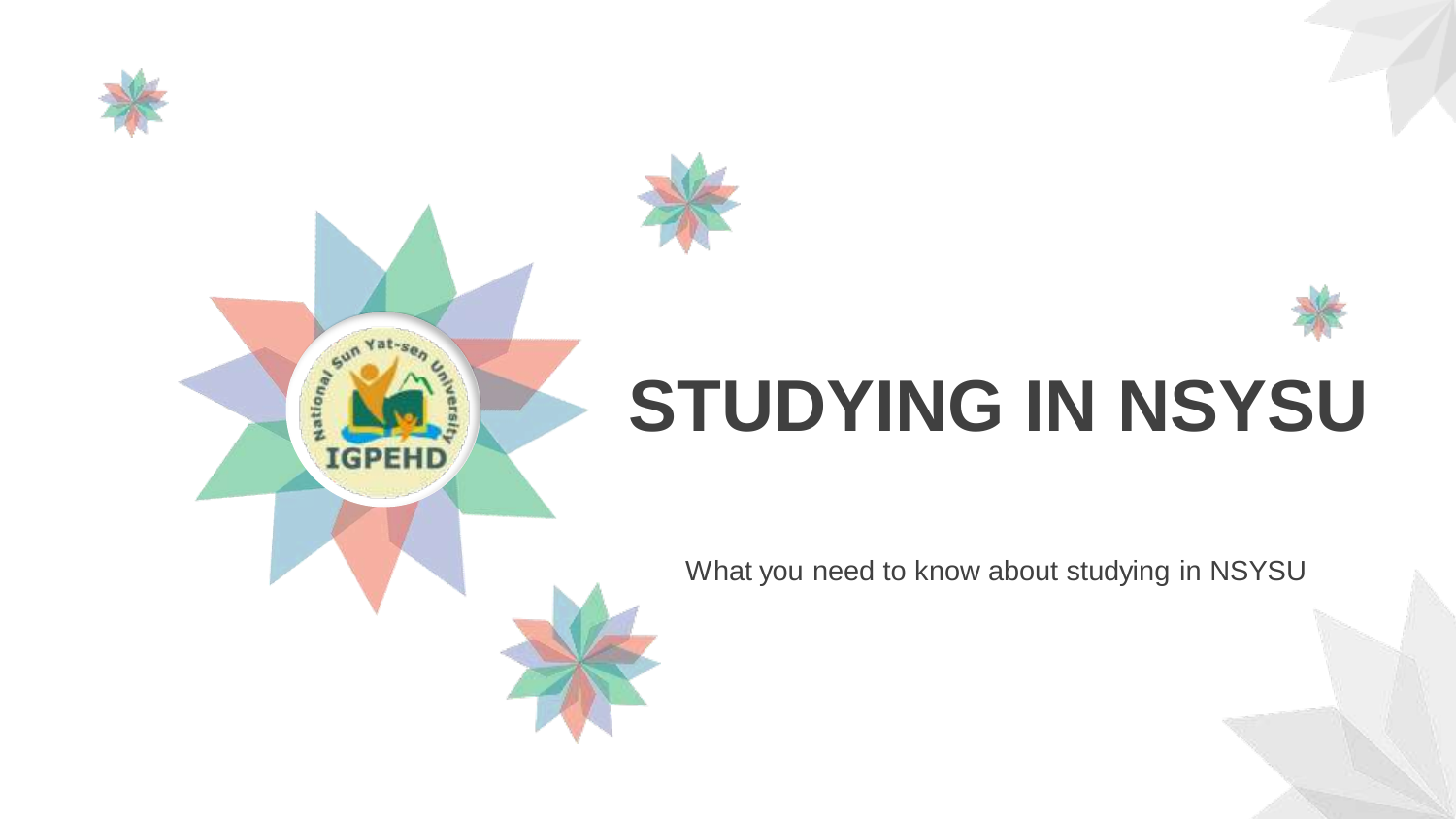

### ACADEMIC YEAR



We have two semesters in one academic year.

The first/ fall semester begins from September to mid January, and the second/ spring semester beings from February to June.

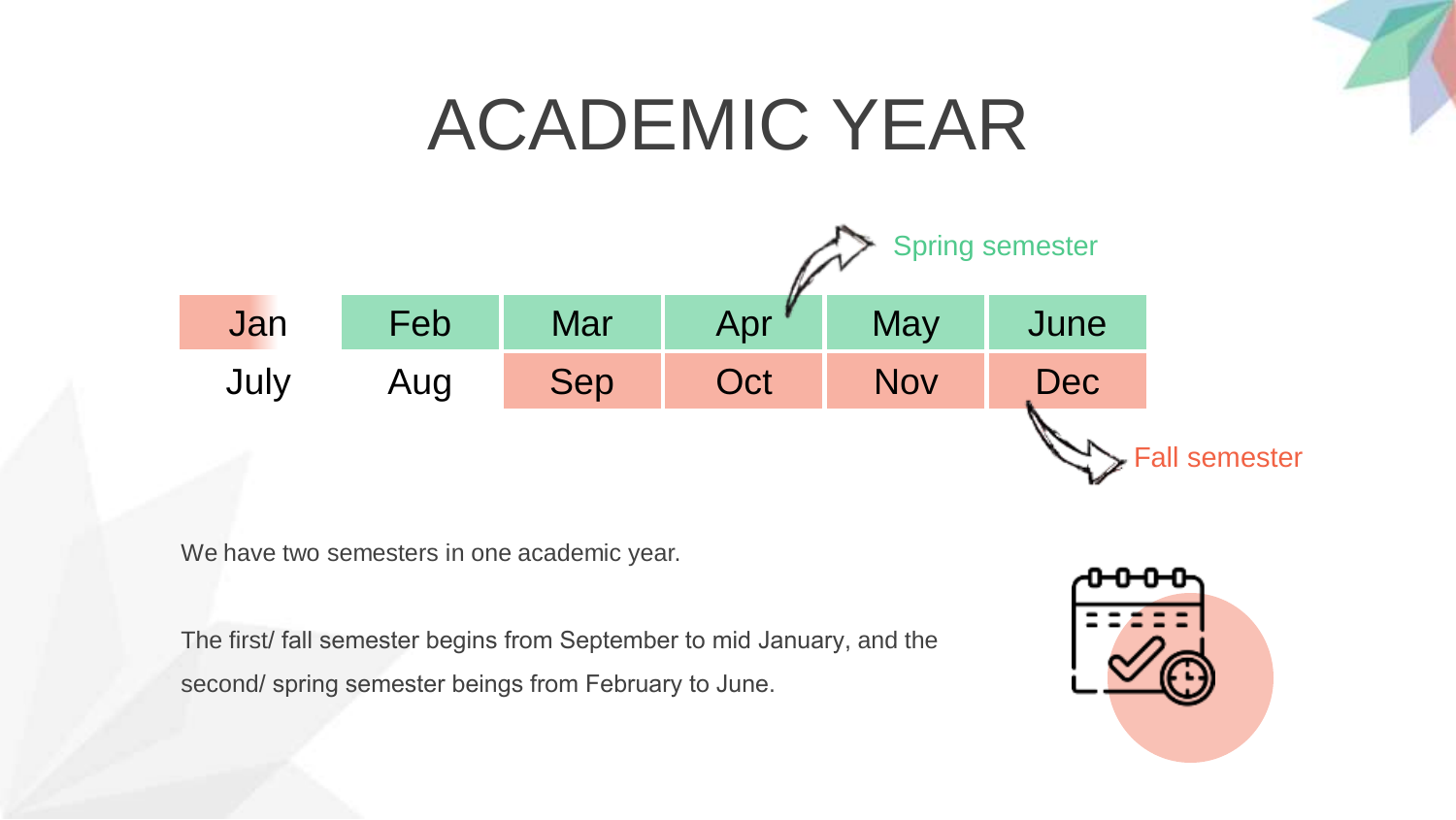International students' tuition fees and miscellaneous fees are combined together as tuition fees in their first two years of study. From their third year onwards, no matter you are a Master or PhD student, your payment will be separated into credit point fees and miscellaneous fees.

#### 1st to 2nd year

| <b>Master Program</b> | TWD 53,760 / semester (~USD 1,732) |
|-----------------------|------------------------------------|
| <b>PhD Program</b>    | TWD 53,760 / semester (~USD 1,732) |

#### 3rd year onwards (for both Doctoral and Master students)

|                           | <b>Less than 10 CPs</b>   | <b>From 10 CPs onwards</b> |
|---------------------------|---------------------------|----------------------------|
| <b>Credit Point (CP)</b>  | TWD 3,140 (~USD 108) / CP |                            |
| <b>Miscellaneous Fees</b> | TWD 22,360 (~USD 767)     | TWD 53,760 (~USD 1,732)    |

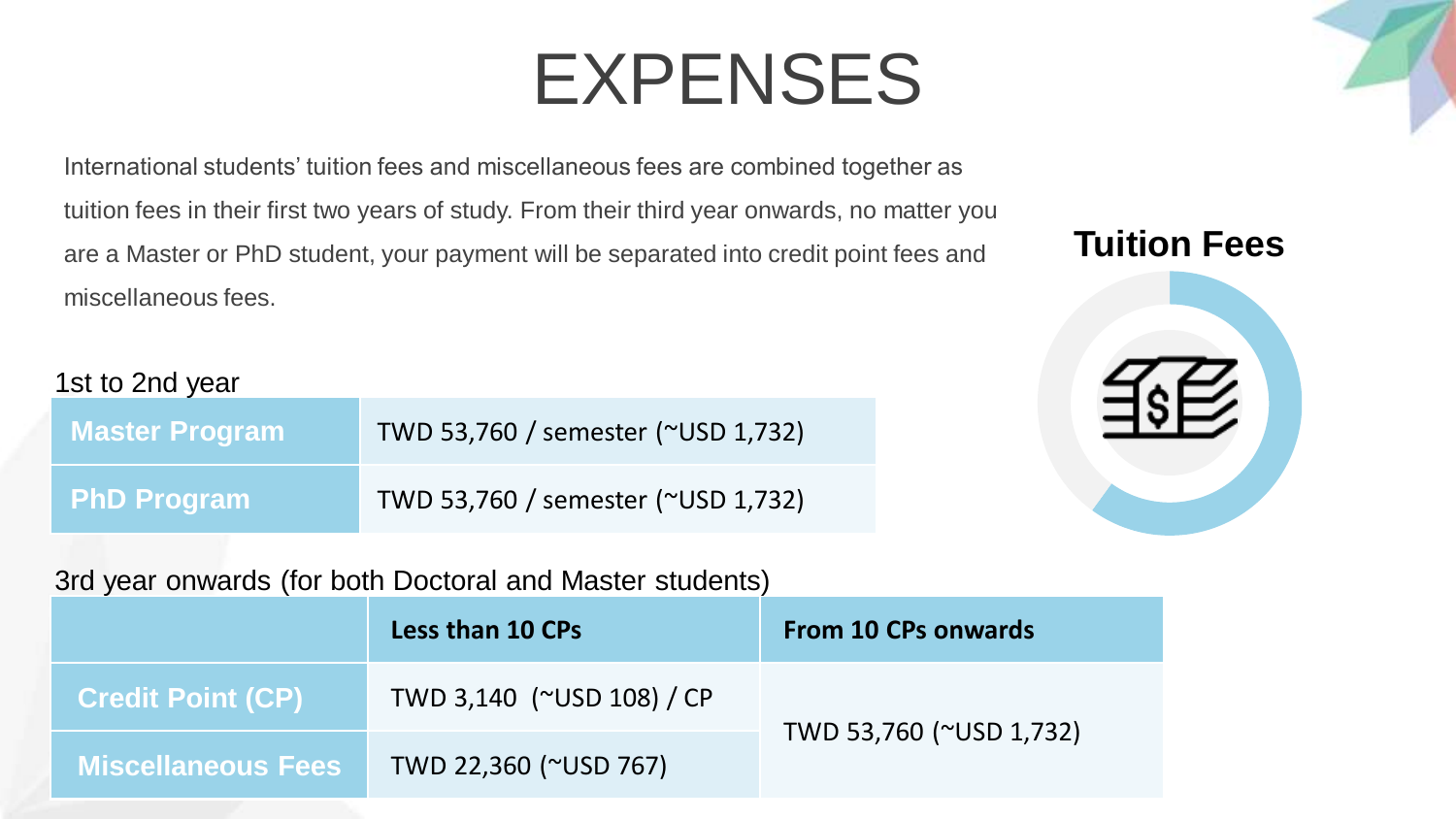

If you want to live on campus, we have a few options for you. You can stay in International Village, where 2 bed rooms are provided (see below).

#### **International Village (2 bed room)**

| <b>One semester</b> | <b>TWD 17,000</b> |
|---------------------|-------------------|
| <b>Summer Break</b> | <b>TWD 8,600</b>  |
| <b>Winter Break</b> | <b>TWD 4,300</b>  |
| <b>Daily</b>        | <b>TWD 300</b>    |

#### **Accommodation Local Dormitory (4 bed room)**

| <b>One semester</b> | <b>TWD 8,500</b> |
|---------------------|------------------|
| <b>Summer Break</b> | <b>TWD 4,300</b> |
| <b>Winter Break</b> | <b>TWD 2,100</b> |
| <b>Daily</b>        | <b>TWD 150</b>   |

However, you can also choose accommodation on budget by living in a Local Dormitory (see above).

During summer and winter breaks, you can also stay on our campus on the payment as listed in the tables.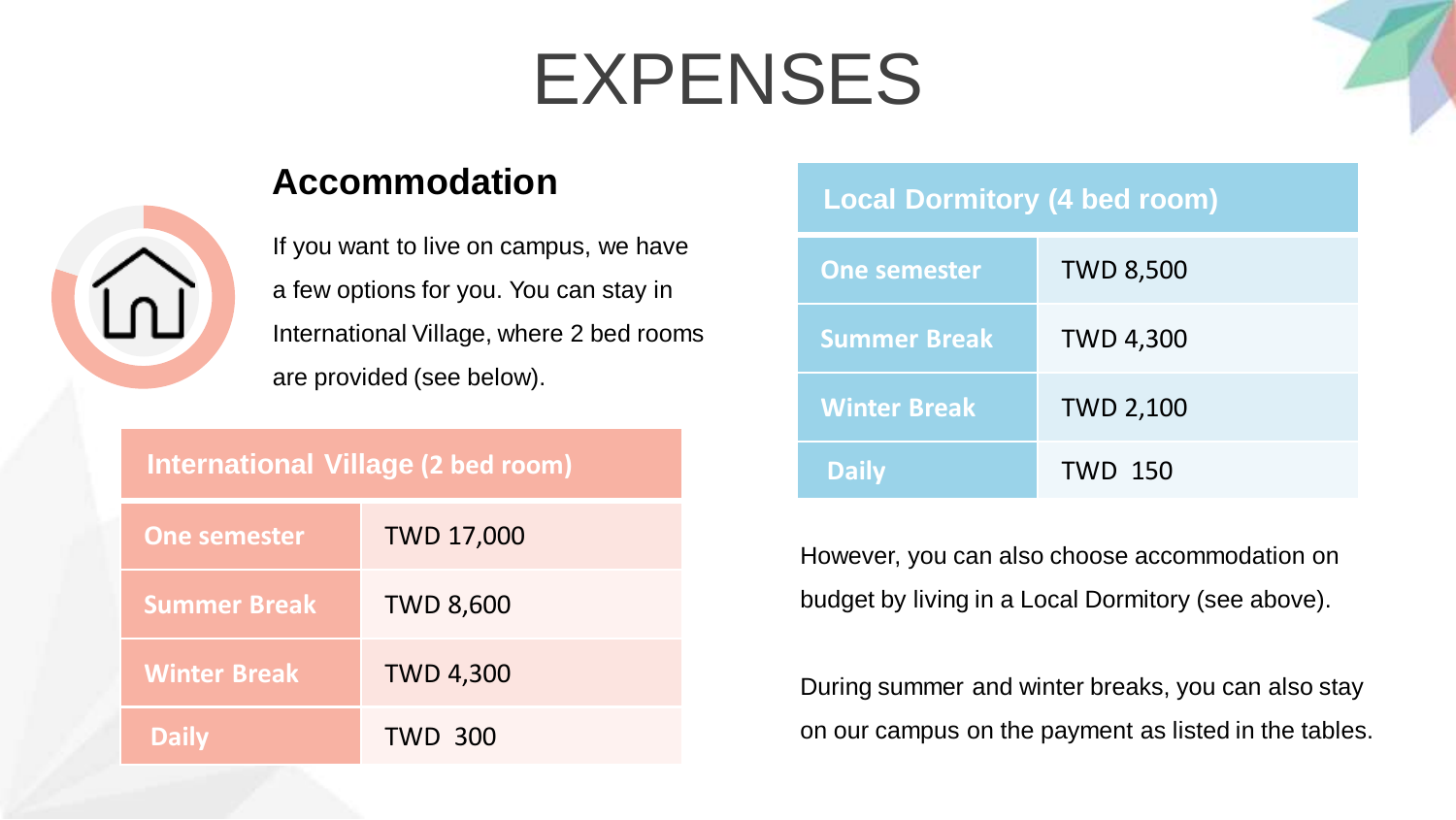#### **Food**



Food in Kaohsiung is competitively cheap. You can easily purchase three simple meals (or four if you need more) for around TWD 200 per day.

Eateries, street stands and night markets are the common choices. Sometimes buying drinks at around TWD 40 to TWD 60 in a tea shop can be a highlight of your day!

There are a number of transportation choices in Kaohsiung, including buse s, taxis, the MRT, light rail, and rental bicycles or scooters.

Fees can vary greatly depending on how you travel. An EasyCard or iPass can be purchased and recharged at 7-Eleven or Family Mart.

More information about route and ticket fares can be found at:



#### **Transportation**

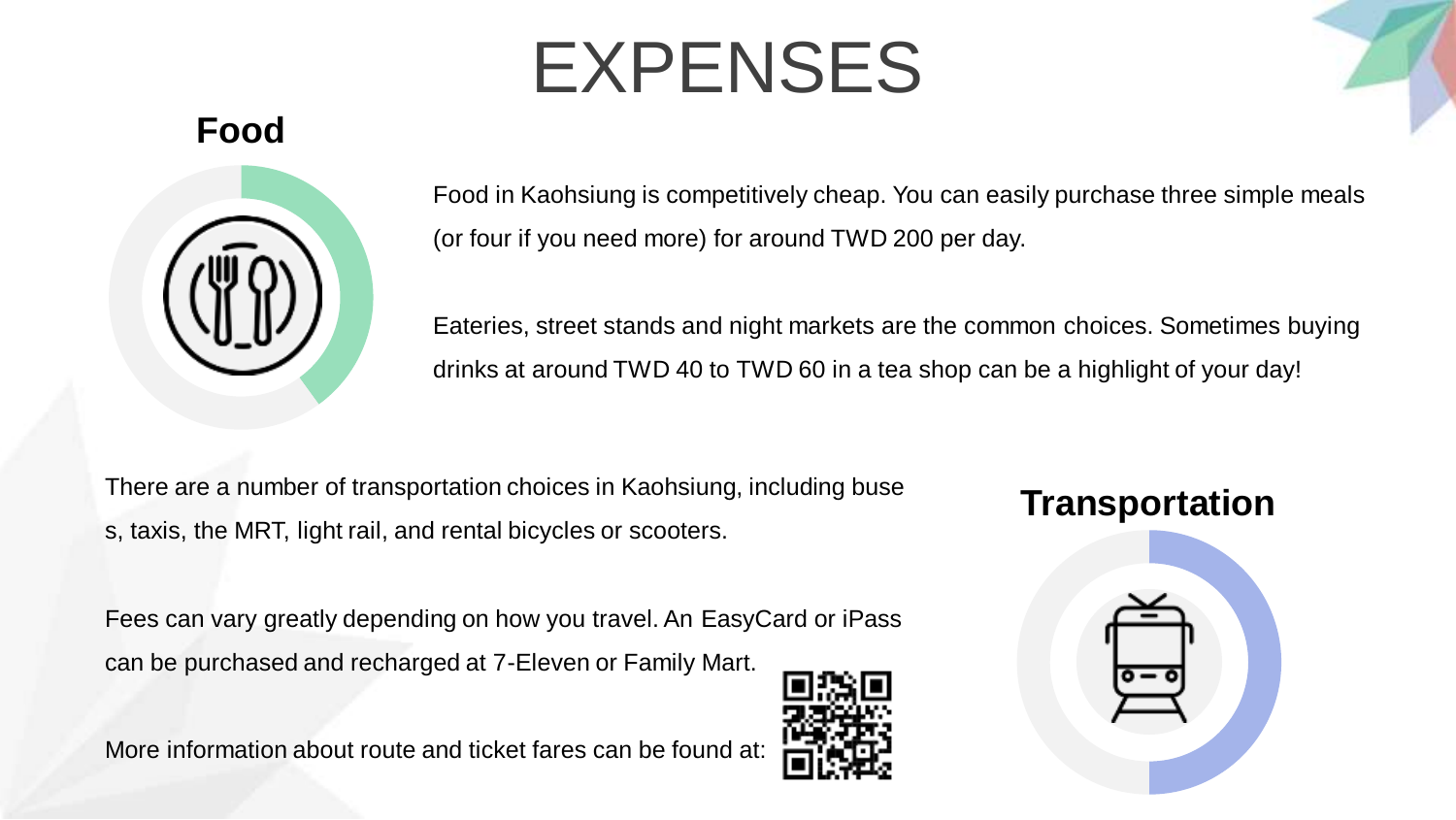#### **Insurance**



You would need to buy general medical insurance for your first 6 months in Taiwan – which is TWD 3,000 (~USD 103). After staying for over 6 months, you would need to purchase National Health Insurance (NHI), which is priced at TWD 4,494 (~USD 154) every 6 months. Please contact our Office of International Affairs for more information.

You would need a sim card to survive in this technology era. Taiwan has three leading telecom companies: Chunghwa Telecom, Far Eastone and Taiwan Mobile. We suggest you to purchase a pre-paid plan to see which company you would prefer before buying a long term plan. More information about pre-paid plan can be found at



#### **Telecommunication**

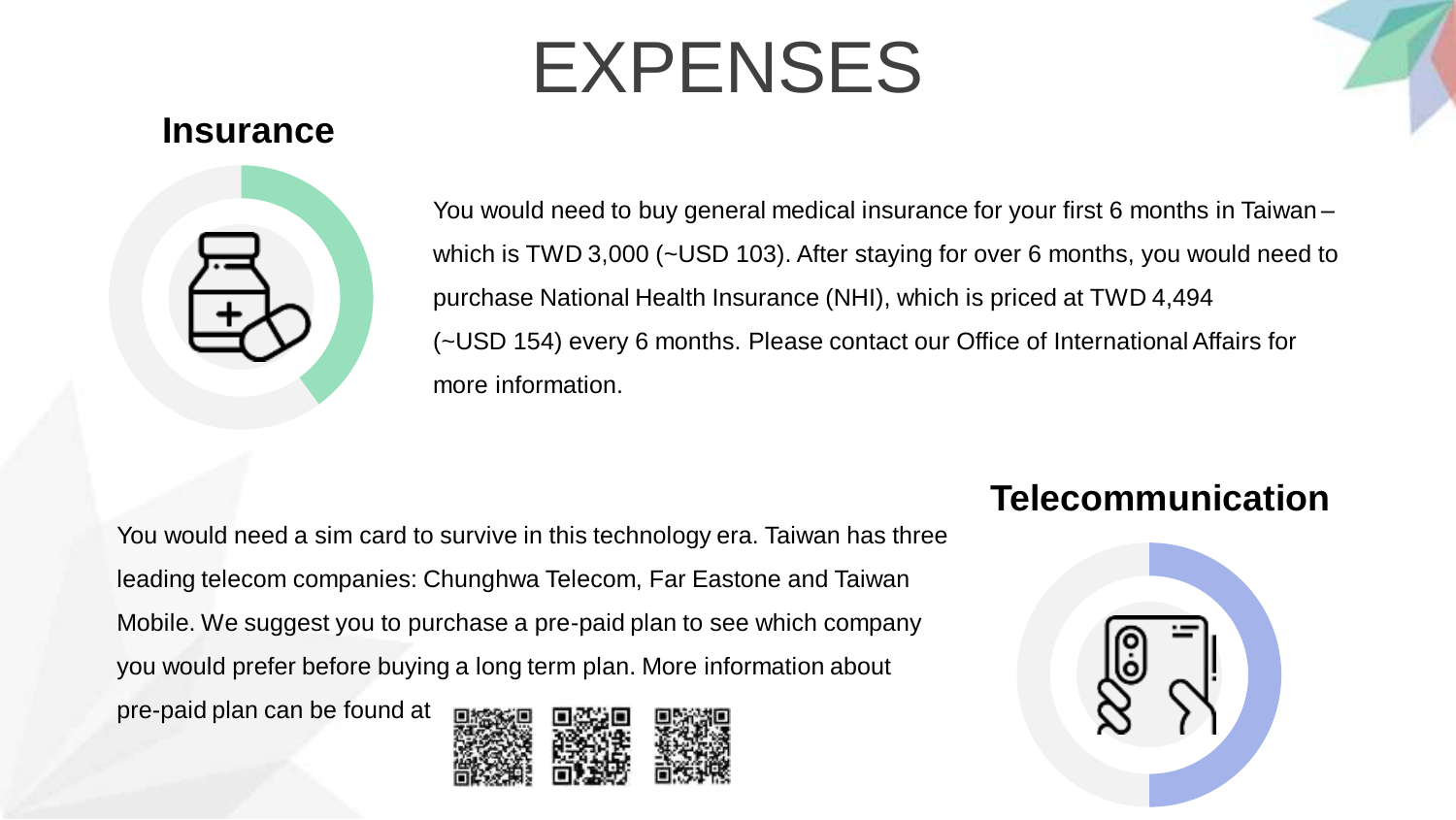

There are some scholarships available in Taiwan.

Before applying for a scholarship, check out your eligibility, scholarship coverage, covering period and the valid application period.

閾

土 中

You can apply for NSYSU scholarship while lodging your application for admission at IOA. Other external fundings are subject to their funding policy.

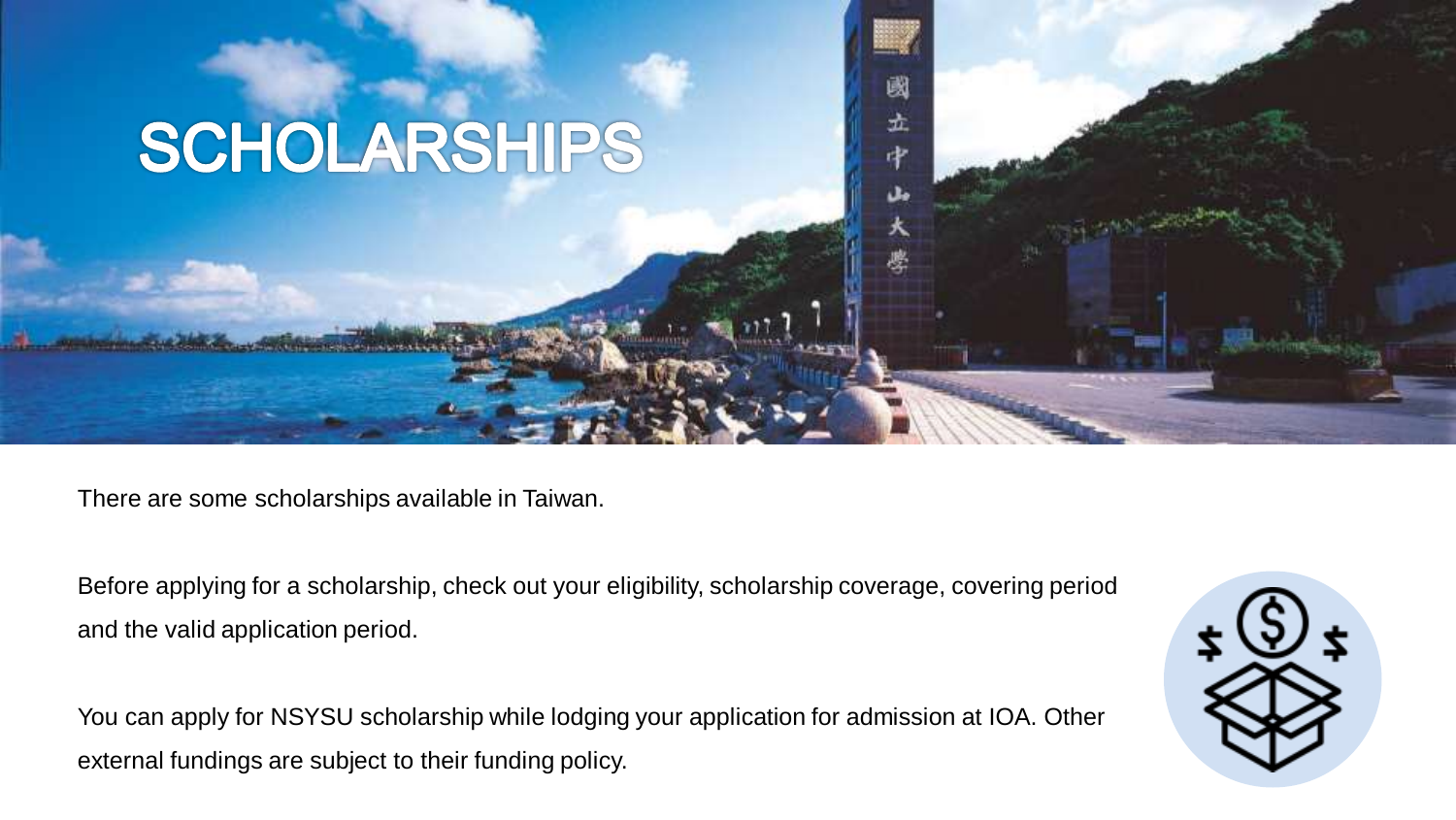### NSYSU INTERNATIONAL SCHOLARSHIPS



You may apply for NSYSU International Scholarship while lodging your application to admission on the system of Office of International Office (OIA).

If you are a Master student, you can have your tuition fees waived for 2 years at maximum if your GPA is at least 3.38 in each semester.

If you are a PhD student, you can have your tuition fees (and possibly your on-campus dormitory fees) waived for 3 years at maximum if your supervisor concludes on the Academic Advisor Consent Form that you are eligible to continue to receive the NSYSU scholarship. You may have NSYSU international scholarship and NSYSU Elite scholarship at the same time.

Please contact Office of Academic Affairs for more information.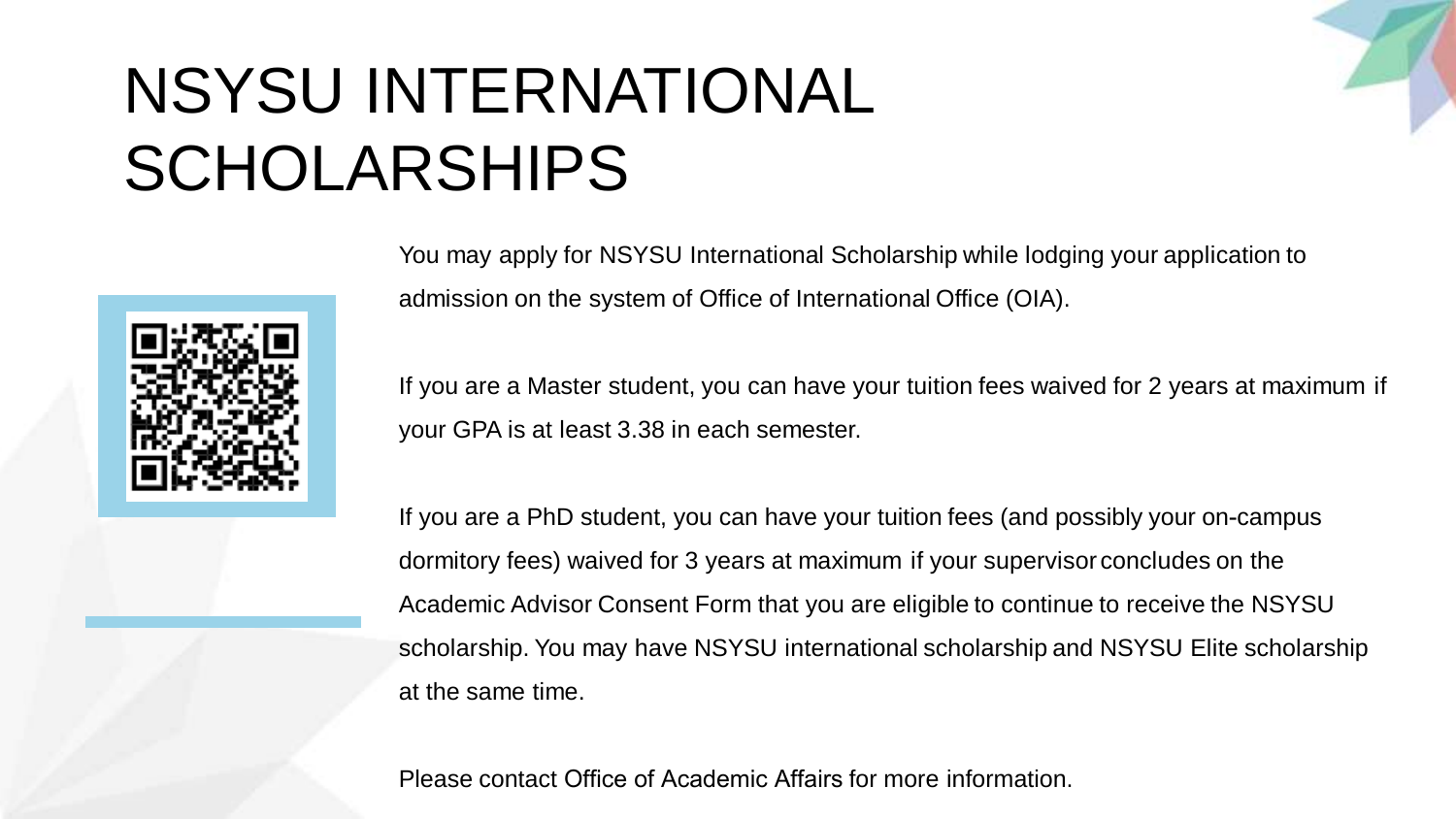### NSYSU ELITE SCHOLARSHIPS



NSYSU Elite Scholarship application starts in the beginning each semester and target Doctoral students.

You may apply for NSYSU Elite Scholarship if your GPA is at least 3.5 in each semester.

This scholarship is open for application every semester and issues TWD 15,000 (~USD 496) per month. However, we only start to review the application in the beginning of a new semester and issue the scholarship around 2 months afterwards. In other words, there will be a gap between your application and the issuance. Get prepared to support your study and life during this window period.

Please contact Office of Academic Affairs for more information.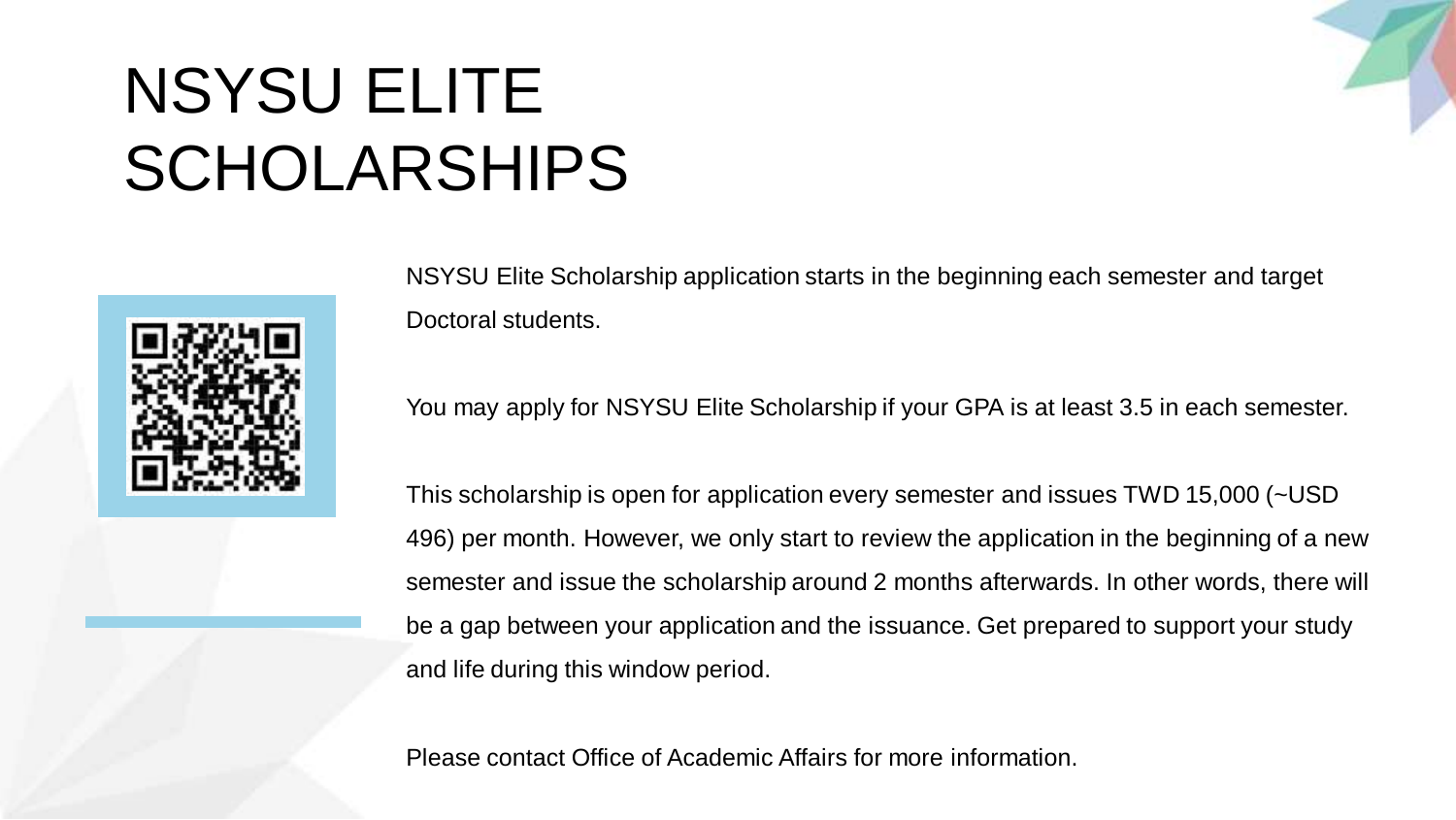

### MoFA SCHOLARSHIP

Ministry of Foreign Affairs (MoFA) offers degree scholarships. Check out the section of degree programs and you shall be able to find out the relevant information.

Degree program scholarship recipients would be funded TWD 30,000 per month and one way flight ticket to Taiwan.

The application date is usually from 1 February to 31 March every year.

See the eligibilities and application period on their website and contact them at [loicweng@mail.shu.edu.tw](mailto:loicweng@mail.shu.edu.tw) if you have any questions.

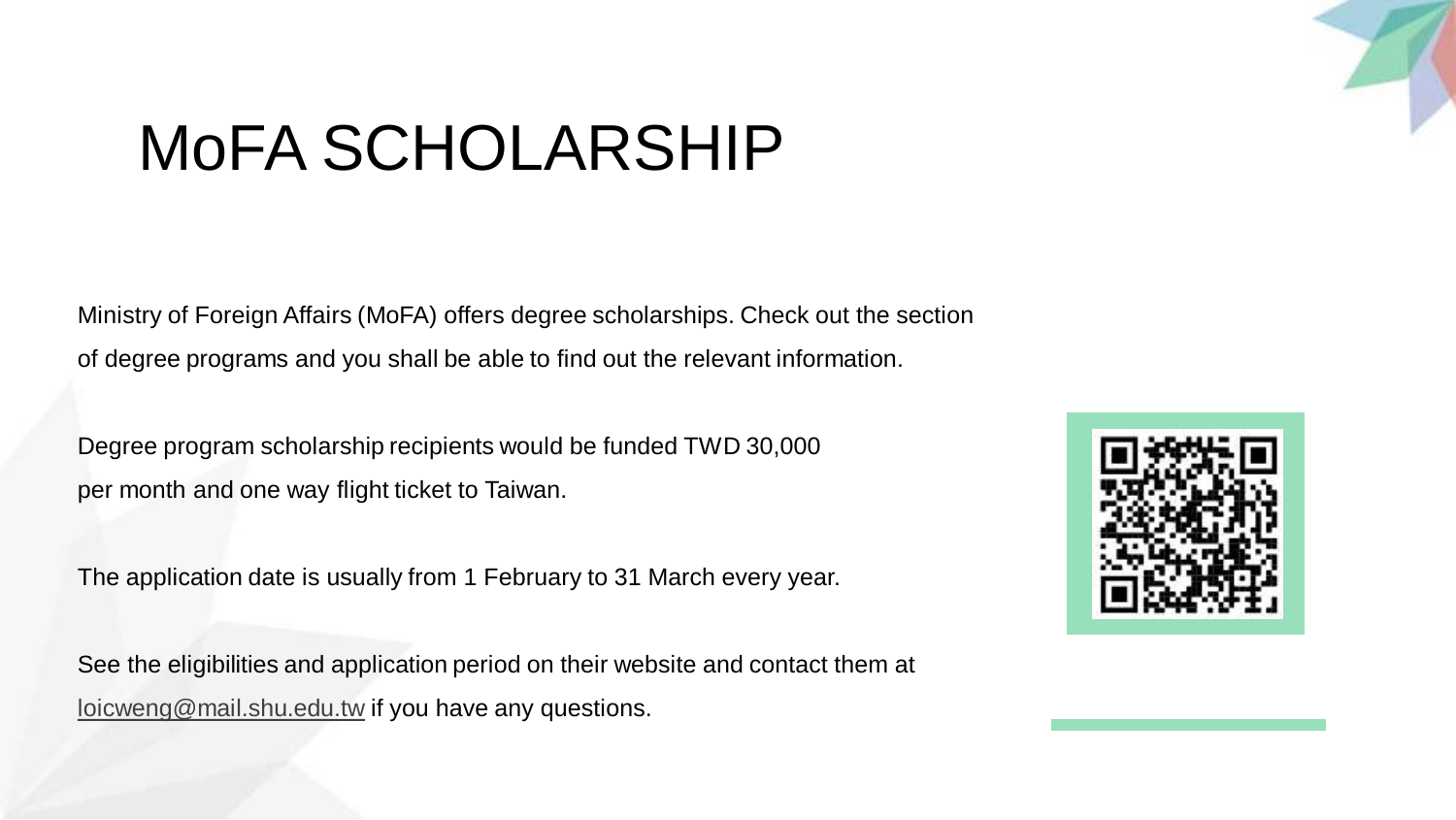

### MoE SCHOLARSHIP



Ministry of Education (MoE) offers monthly stipends of TWD 20,000.

The application date usually starts from 1 February to 31 March.

More information can be found on their website and please contact them at [yl](mailto:trinity@contract.shu.edu.tw)lau@mail.shu.edu.tw.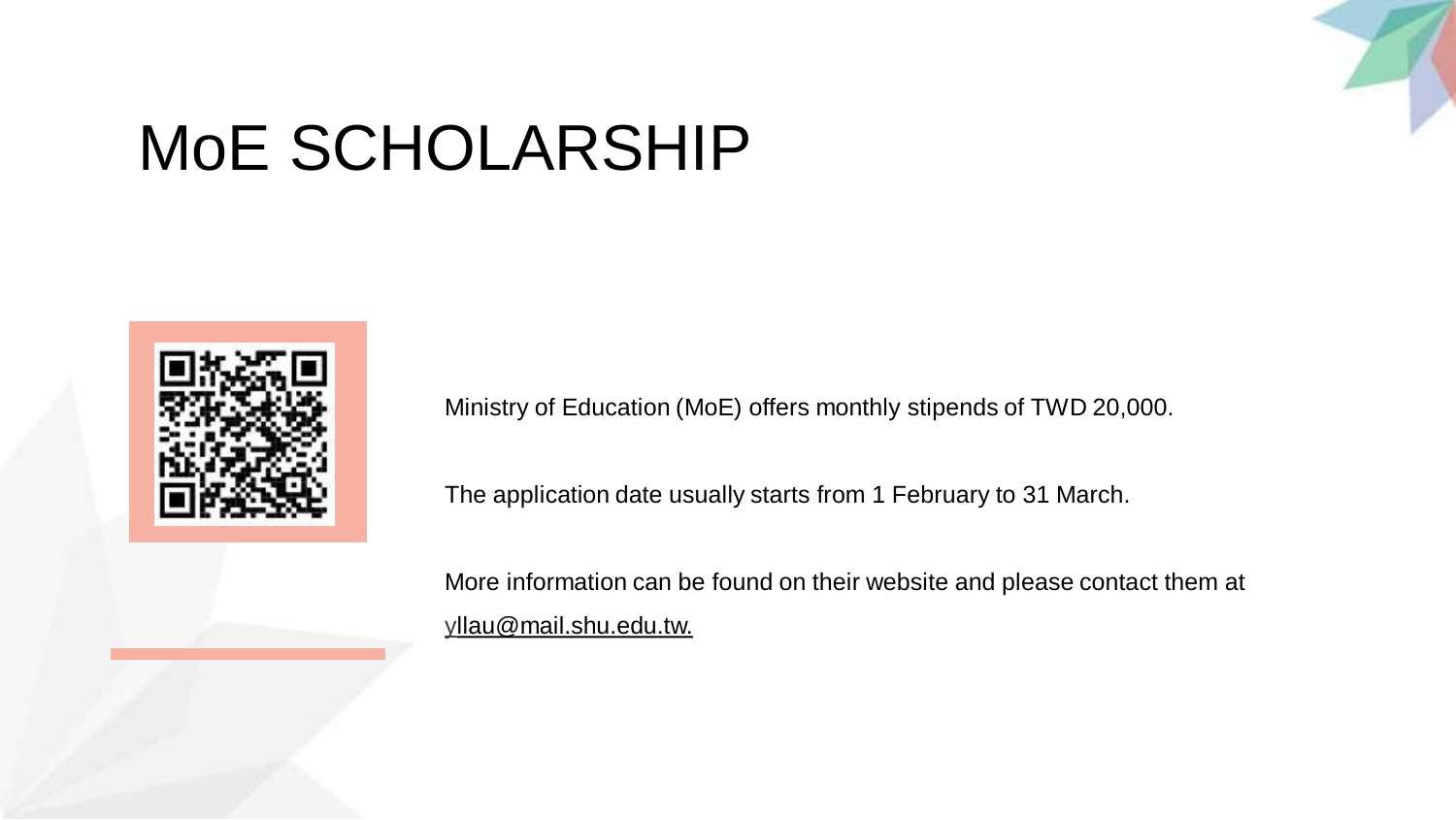



# **START YOUR APPLICATION**

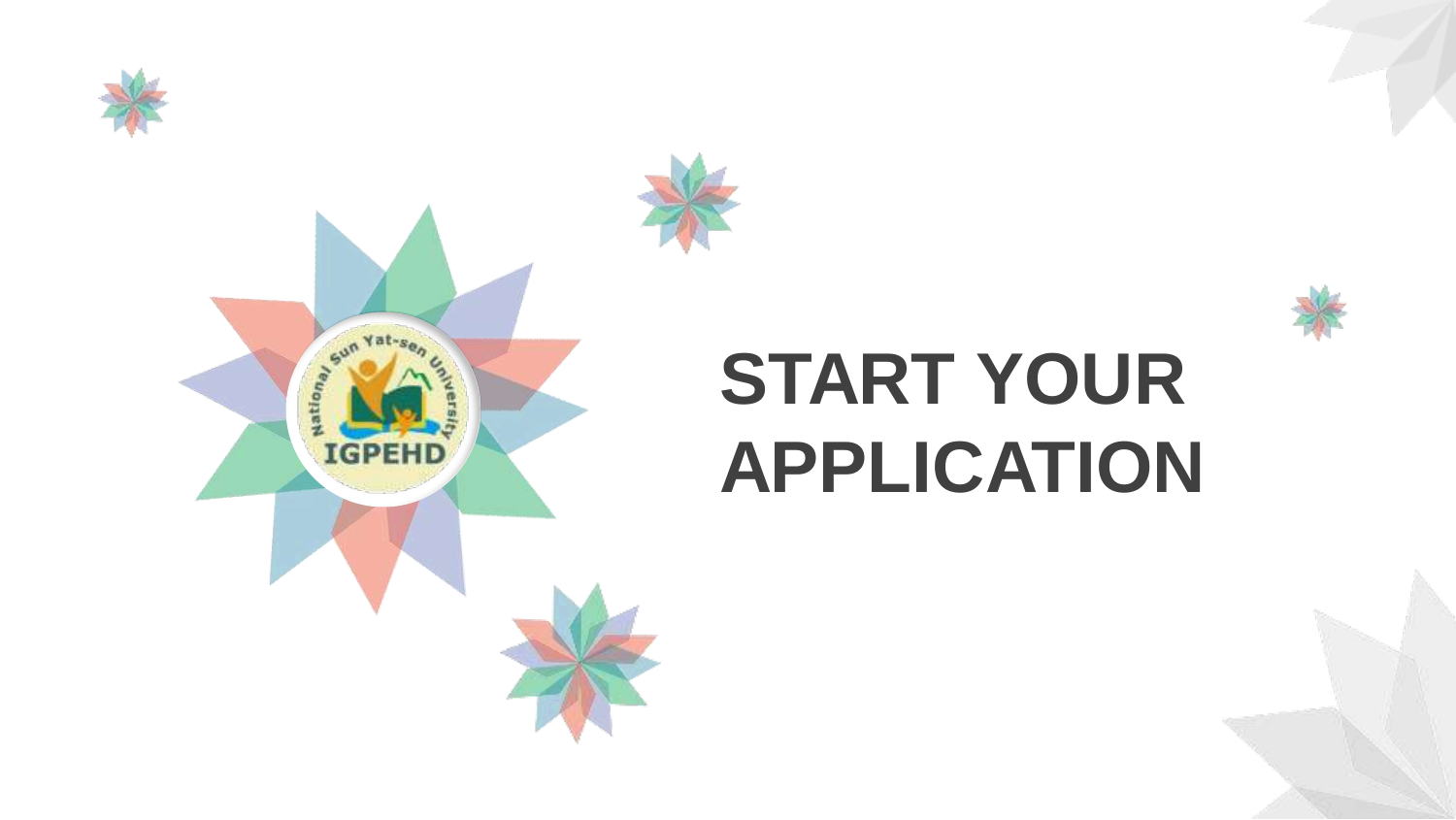# PREPARE YOUR APPLICATION



| <b>Mark out your calendar</b>                                              |                                 |
|----------------------------------------------------------------------------|---------------------------------|
| <b>Semester</b>                                                            | <b>Fall semester</b>            |
| <b>Application</b>                                                         | 15 January 2021 - 31 March 2021 |
| <b>Result announcement</b>                                                 | Before 15 June 2021             |
| Confirm the acceptance of offer letter                                     | Before 30 June 2021             |
| Confirm the acceptance of offer letter<br>(for applicants on waiting list) | Before 15 July 2021             |
| <b>Enrollment</b>                                                          | Mid September 2021              |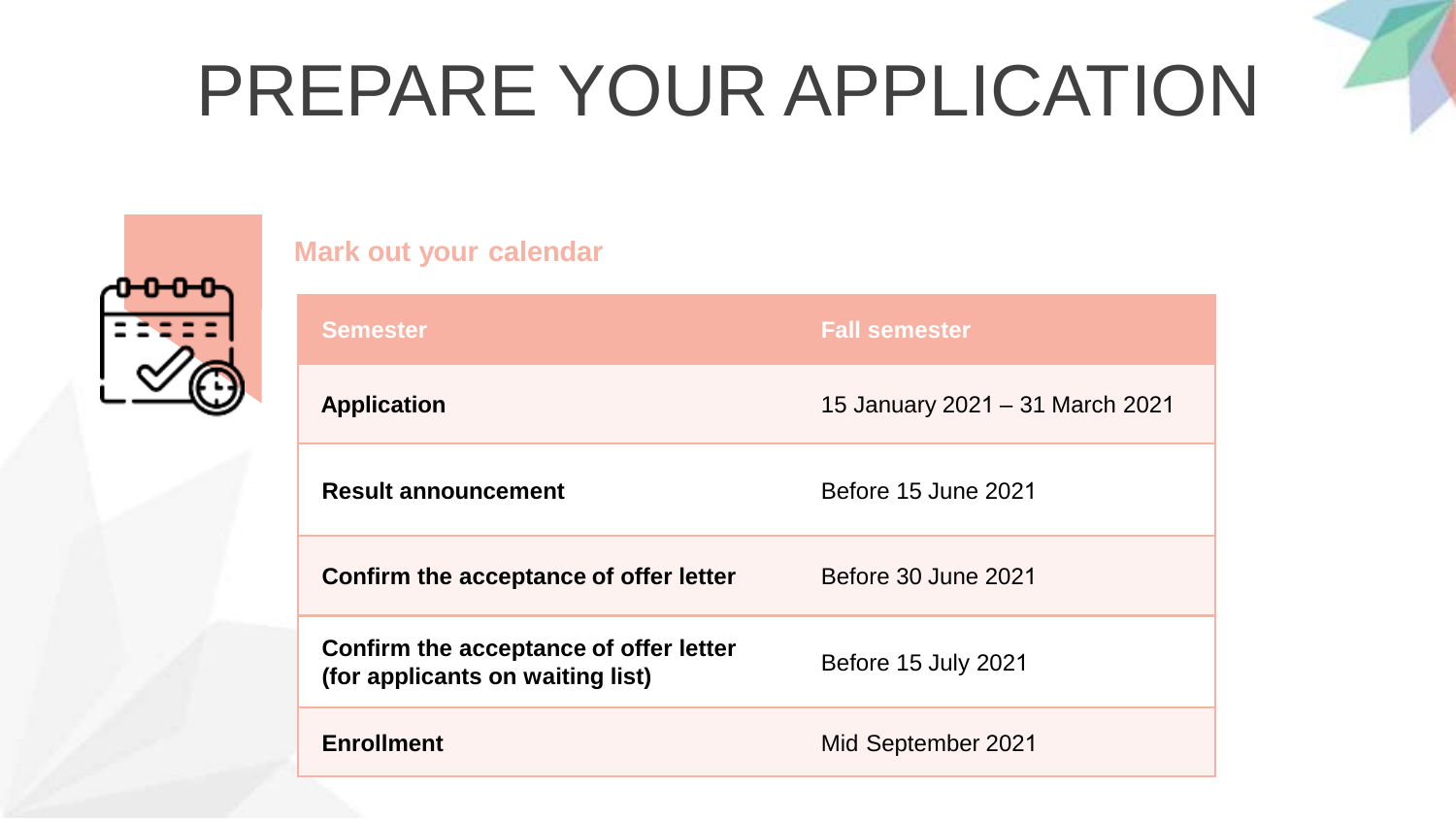# PREPARE YOUR APPLICATION



### **Documents/information for academic review**

- An autobiography in English.
- A video clip of self-introduction. Please upload it to Google Drive (or other cloud storage) and provide the link.
- A study Plan (including a research plan) in English.
- CV/Resume in English
- English proficiency test report card



#### **Documents of personal information**

- **02** Photocopy of your passport
	- (1) Master program applicant: Bachelor's degree diploma
	- (2) PhD program application: Bachelor's degree diploma and Master's degree diploma
	- **Transcripts**
	- Enrolment certificate is required if you are about to graduate yet still waiting for your diploma.
	- Financial statement or scholarship certificate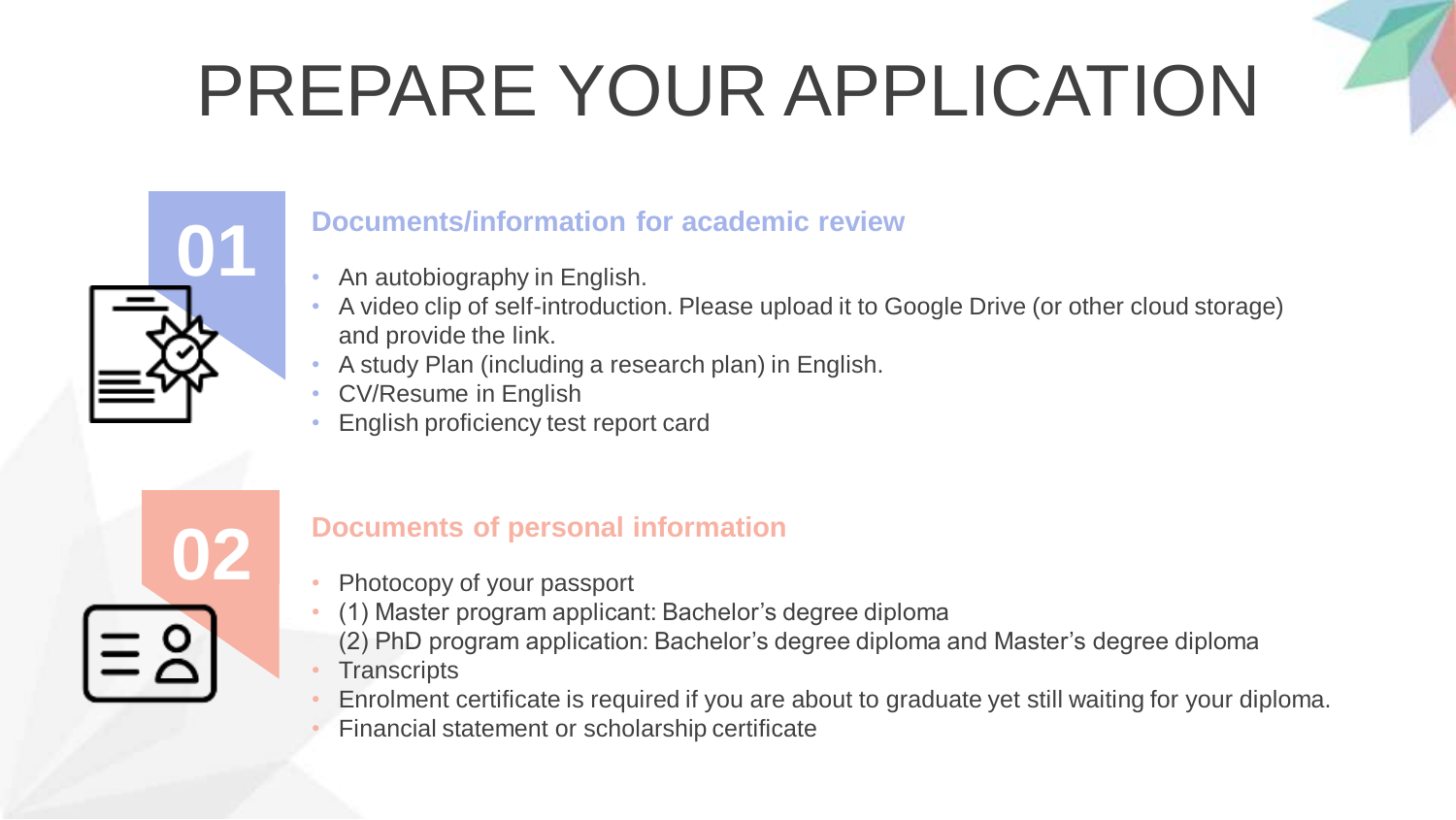

## START YOUR APPLICATION



**Please lodge your application at Office of International Affairs (OIA)** 



Welcome to ask any questions to our OIA at oia@mail.nsysu.edu.tw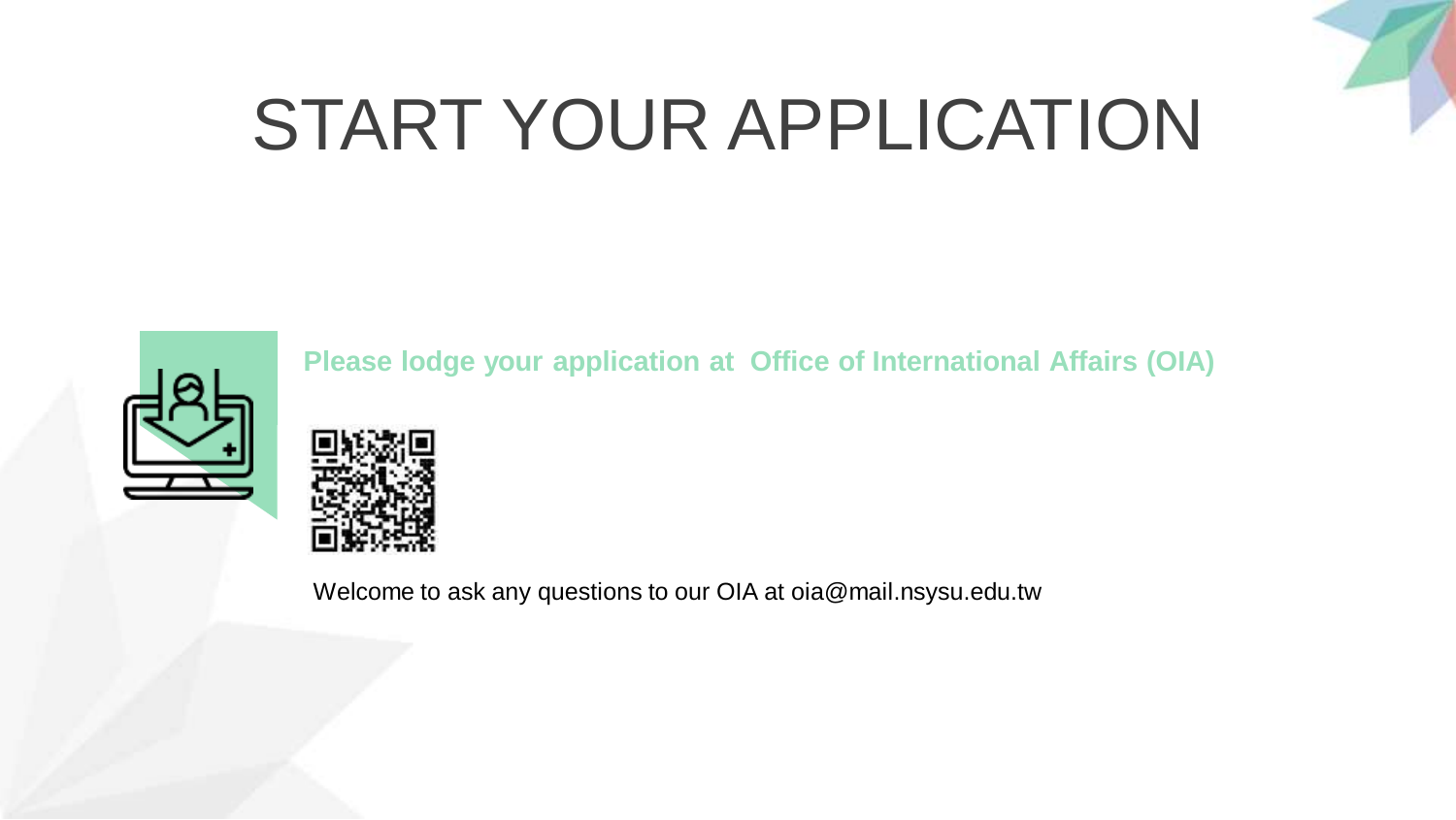## PROGRAM OVERVIEW

Our M.A. program and Ph.D. Program feature three major areas, namely Education (subdivided into Curriculum & Instruction and Management & Administration), Applied Psychology in Education, and Statistics and Psychometrics.

Our courses address the interface of research and practice in education, weaving together theoretical models and concepts in their application to real world education issues.

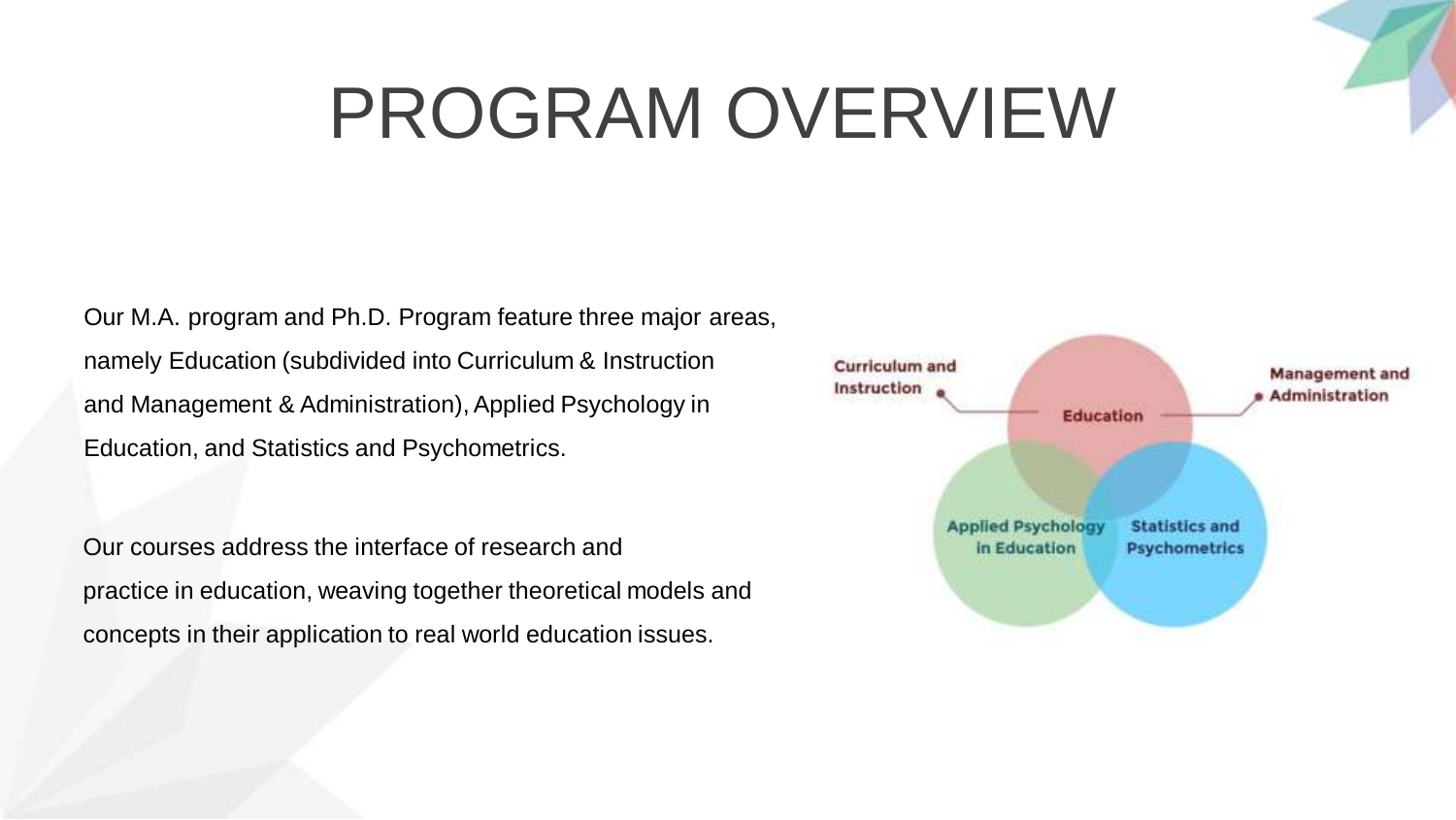#### MASTER COURSE MAP

REQUIRED COURSE - Research Methods

#### ELECTIVE CORE METHODOLOGY COURSES

- Qualitative Research Method
- **Studies in Educational Statistics**

#### MAJOR AREAS

#### **EDUCATION**

- Informal Science Education
- Studies in Comparative Education
- Leadership Behavior
- Educational Gerontology
- Action Research in Mathematics **Education**
- Studies in Educational Administration
- Analyses on Educational Policy
- **Higher Education Governance**
- Teaching English to Speakers of Other Languages (TESOL)
- English as a Foreign Language (EFL) Teaching Practicum
- Multimedia Learning
- Higher Education Administration

#### APPLIED PSYCHOLOGY IN EDUCATION

- Research on Multicultural Education
- Social and Personality Development
- Social Psychology
- Studies in Educational Psychology
- The Diffusion of Innovation
- Studies in Problem Solving
- Cognition and Mathematics Learning
- Analysis in Qualitative Research
- Research Method & Survey Methodology
- Studies in Anthropology of Education

#### STATISTICS & **PSYCHOMETRICS**

- Research in Advanced Statistics in Education
- Multivariate Analysis
- Measurement in Education and the Social Science
- Item Response Theory
- Multidimensional Measurement
- Computerized Adaptive **Testing**
- Educational Measurement Data Analysis Using R
- Learning Analytics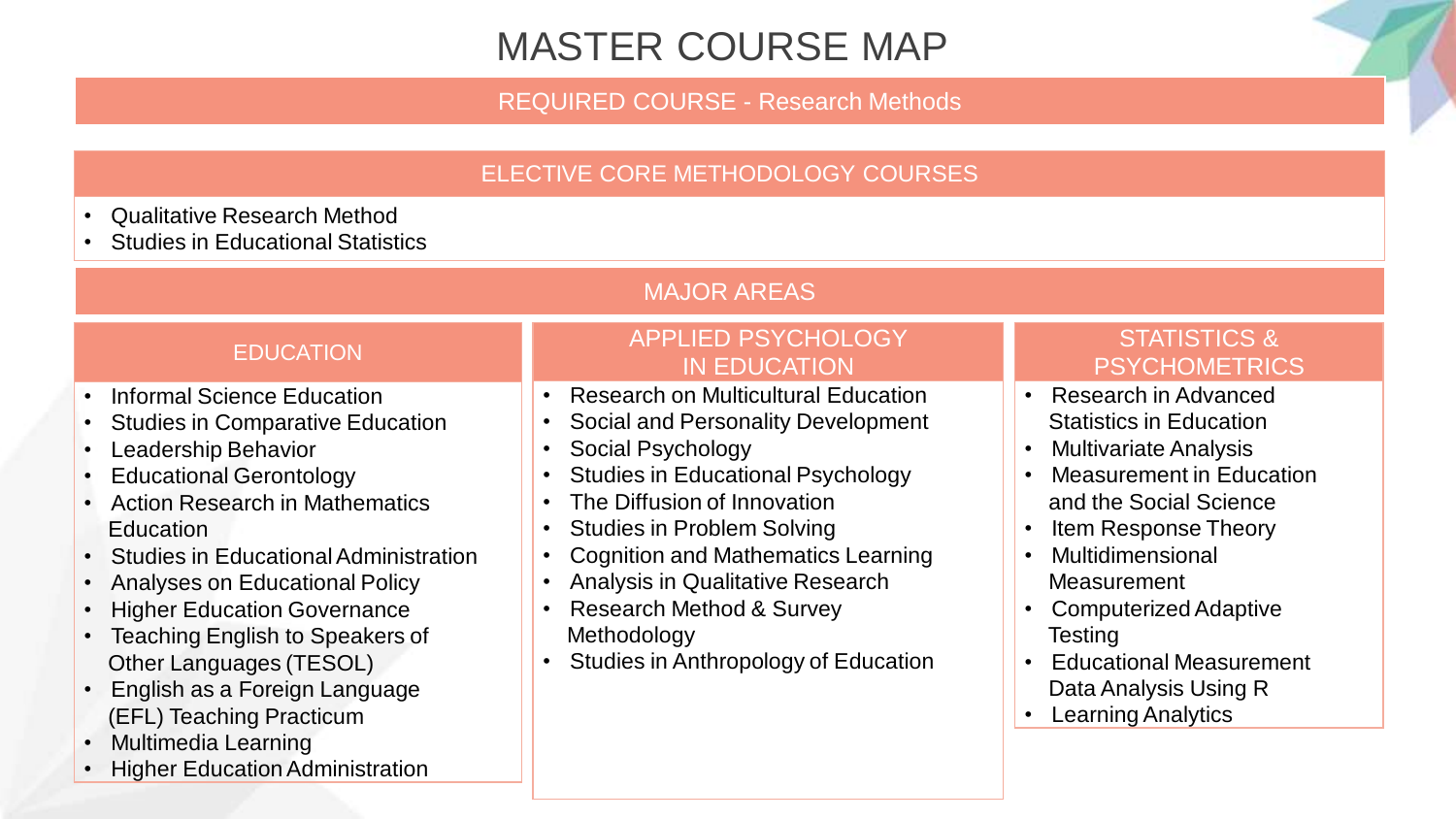#### DOCTORAL COURSE MAP

#### REQUIRED COURSE - Research Methods

#### ELECTIVE CORE METHODOLOGY COURSES

- Qualitative Research Method
- Introduction to Measurement and Statistics

#### MAJOR AREAS

#### **EDUCATION**

- Education for Sustainable Development Research
- Scientific and Technology Literacy Studies
- Informal Science Education
- Studies in Comparative Education
- Leadership Behavior
- Educational Gerontology
- Action Research in Mathematics Education
- Contemporary Issues in Research on Organizational Behavior in Education
- Studies in Educational Administration
- Analyses on Educational Policy
- **Higher Education Governance**
- Teaching English to Speakers of Other Languages (TESOL)
- English as a Foreign Language (EFL) Teaching **Practicum**
- Multimedia Learning
- **Higher Education Administration**
- Studies in Sociology of Education

#### APPLIED PSYCHOLOGY IN EDUCATION

- Research on Multicultural Education
- Social and Personality Development
- Social Psychology
- Studies in Educational Psychology
- The Diffusion of Innovation
- Studies in Problem Solving
- Cognition and Mathematics Learning
- Analysis in Qualitative Research
- Public Policy & Higher Education
- Research Method & Survey **Methodology**
- The Foundations of Institutional Research
- Introduction to Cultural Anthropology

#### STATISTICS & PSYCHOMETRICS

- Research in Advanced Statistics in **Education**
- Multivariate Analysis
- Structural Equation Modeling (SEM)
- Measurement in Education and the Social Science Item Response Theory
- ARC Center Seminar in Measurement and Assessment
- Multidimensional Measurement
- Computerized Adaptive Testing
- Educational Measurement Data Analysis Using R
- **Learning Analytics**
- Mixed-methods Research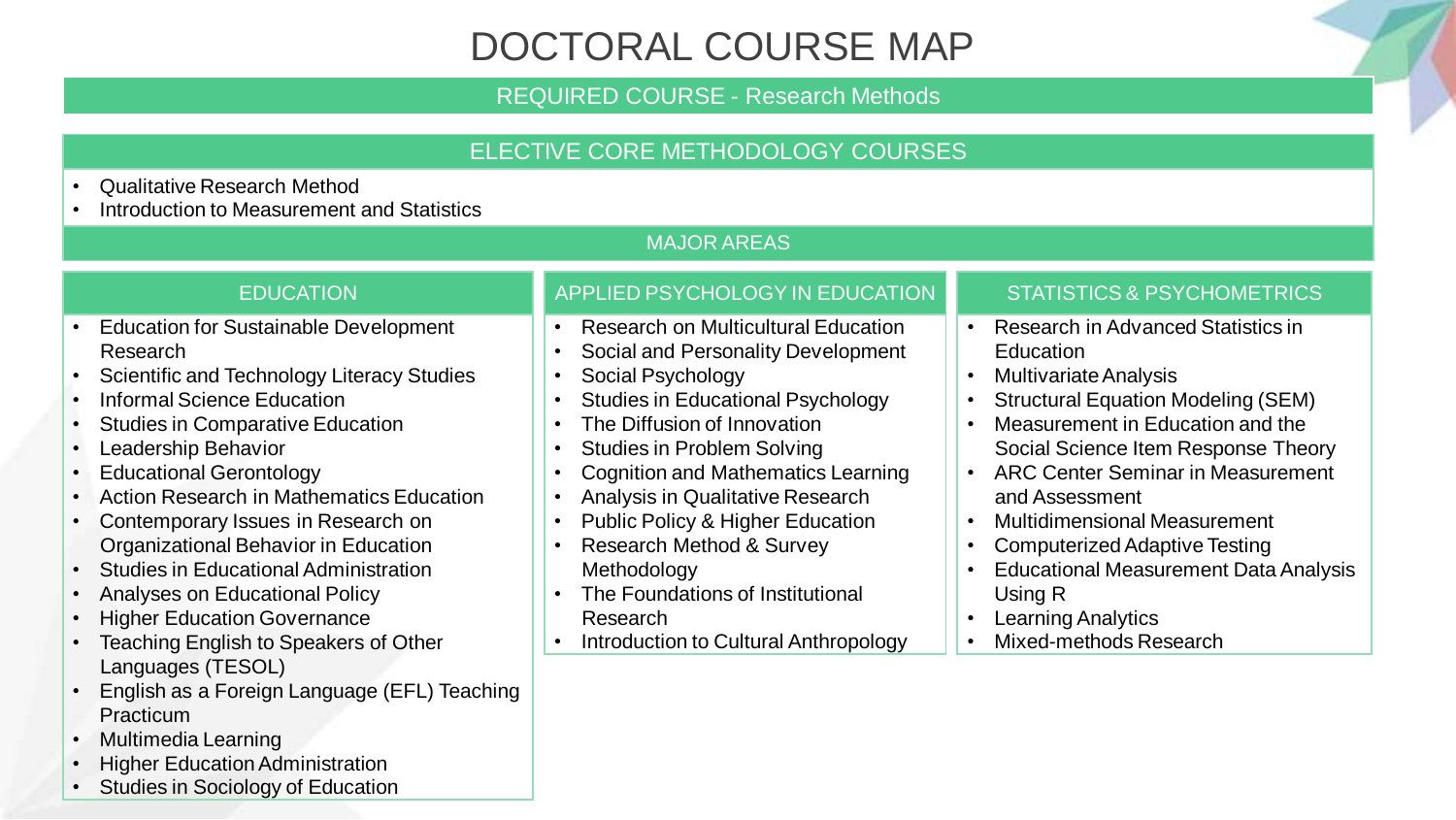





## **STUDY WITH US!**

Benefits of studying in IGPEHD, NSYSU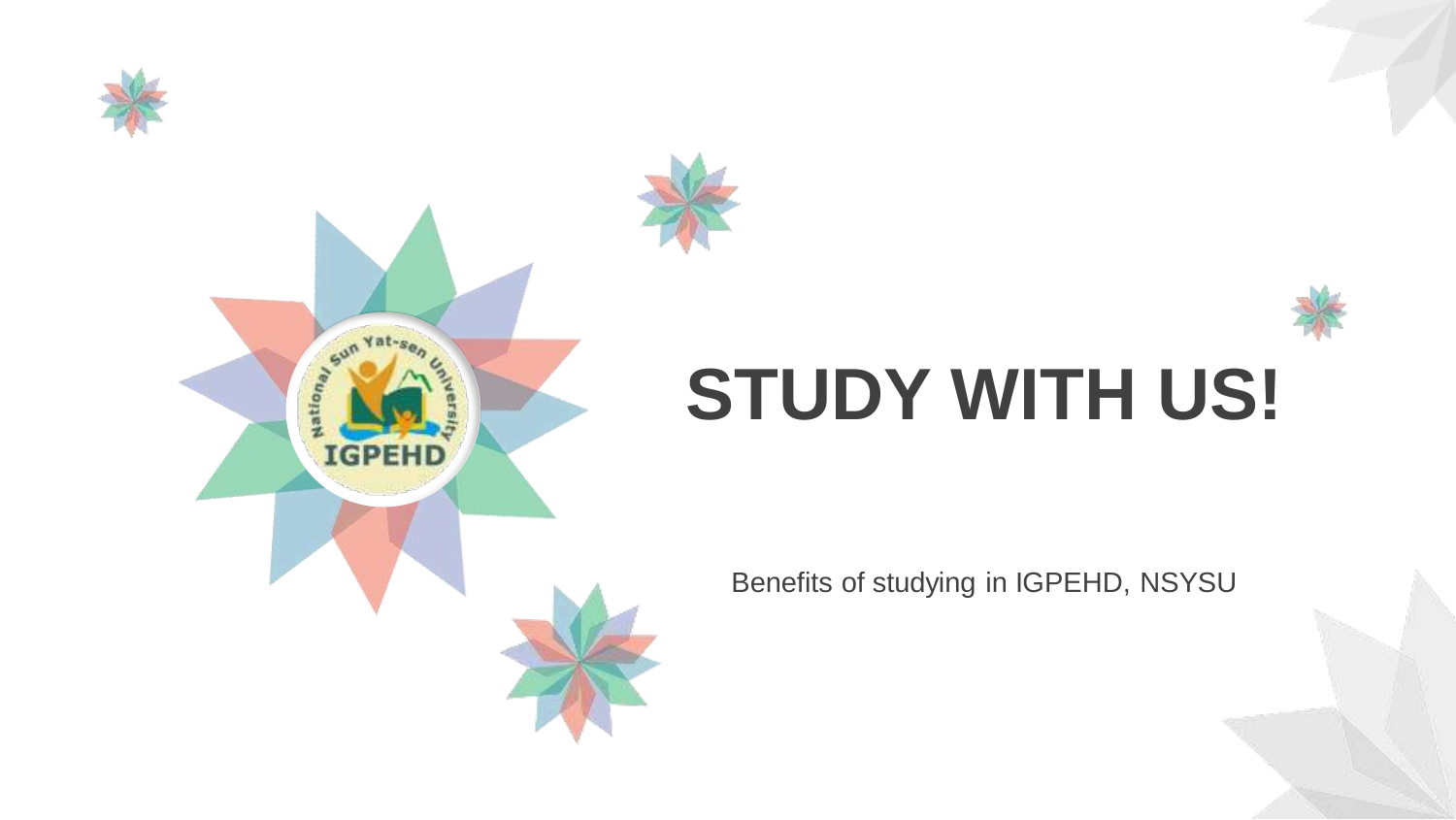## ACADEMIC EVENTS

Being a student in IGPEHD, you will have chances to attend academic events, such as invited speeches or conferences.

Those events help broaden your horizons and let you make connections in the international research network.

Grasp the opportunities and join those events with us.



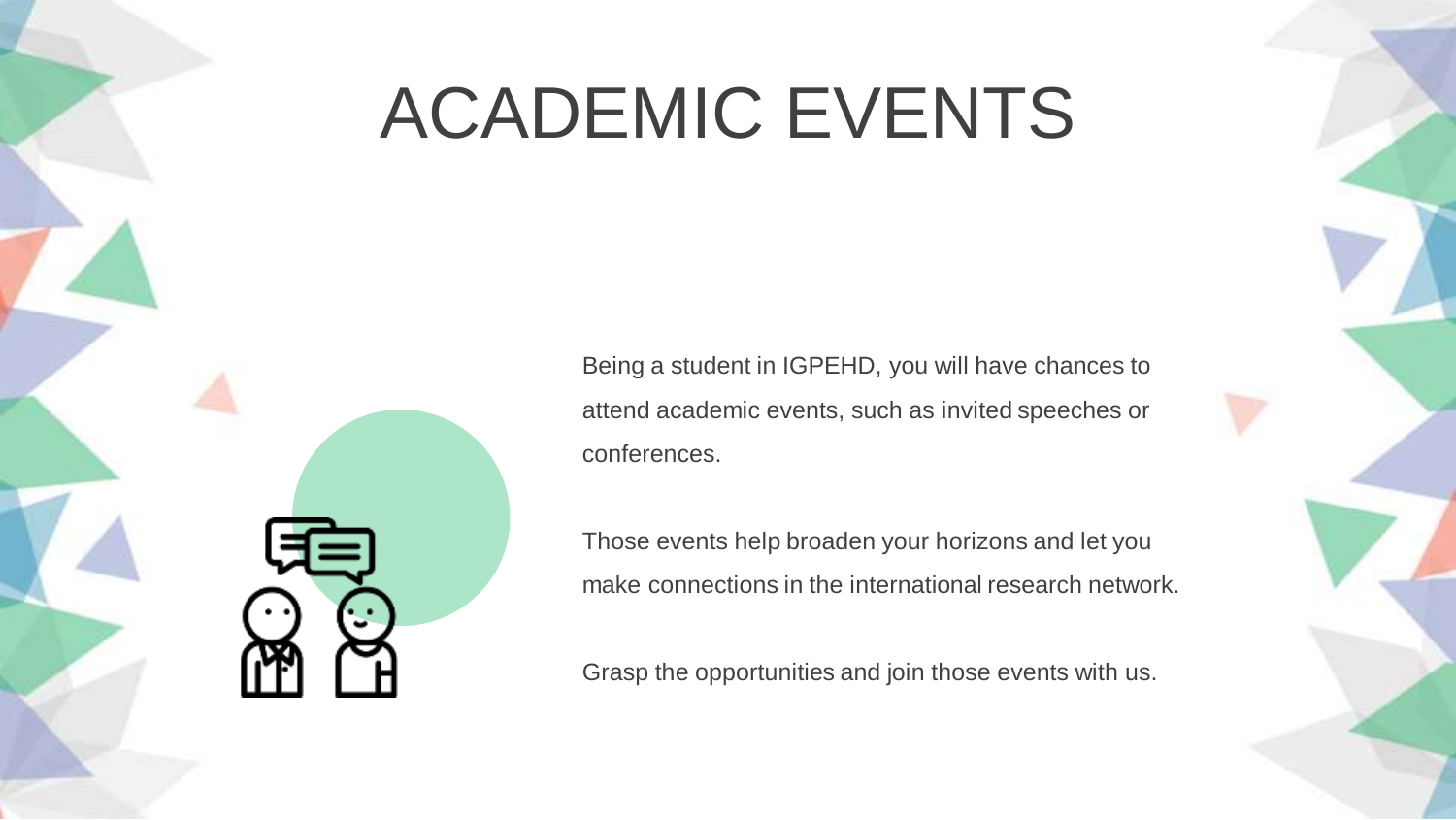# DOUBLE DEGREE

You will have opportunities to obtain a degree from IGPEHD, coupling with another degree with our partners.

Currently IGPEHD is in a partnership with Northern Illinois University (NIU) and Universität Hamburg.

You will be eligible to apply for our double degree if you are our IGPEHD student.

More information can be found at

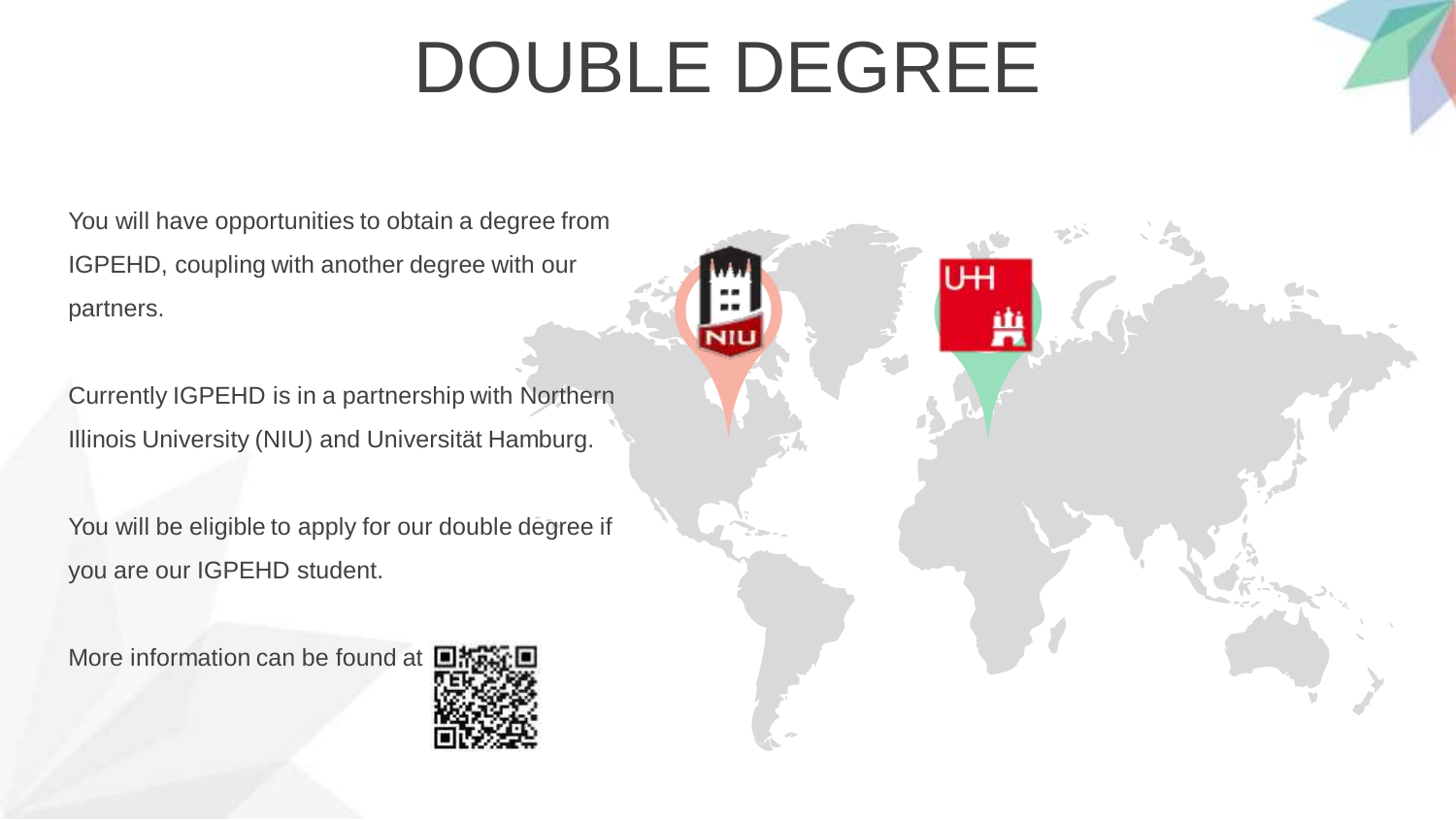## FAST TRACK TO PHD

You will have an opportunity to be admitted to our Doctoral Program after studying in our Master Program for one year.

This would be fabulous if you would wish to further develop your academic career and have your research life full on.

More information can be found at



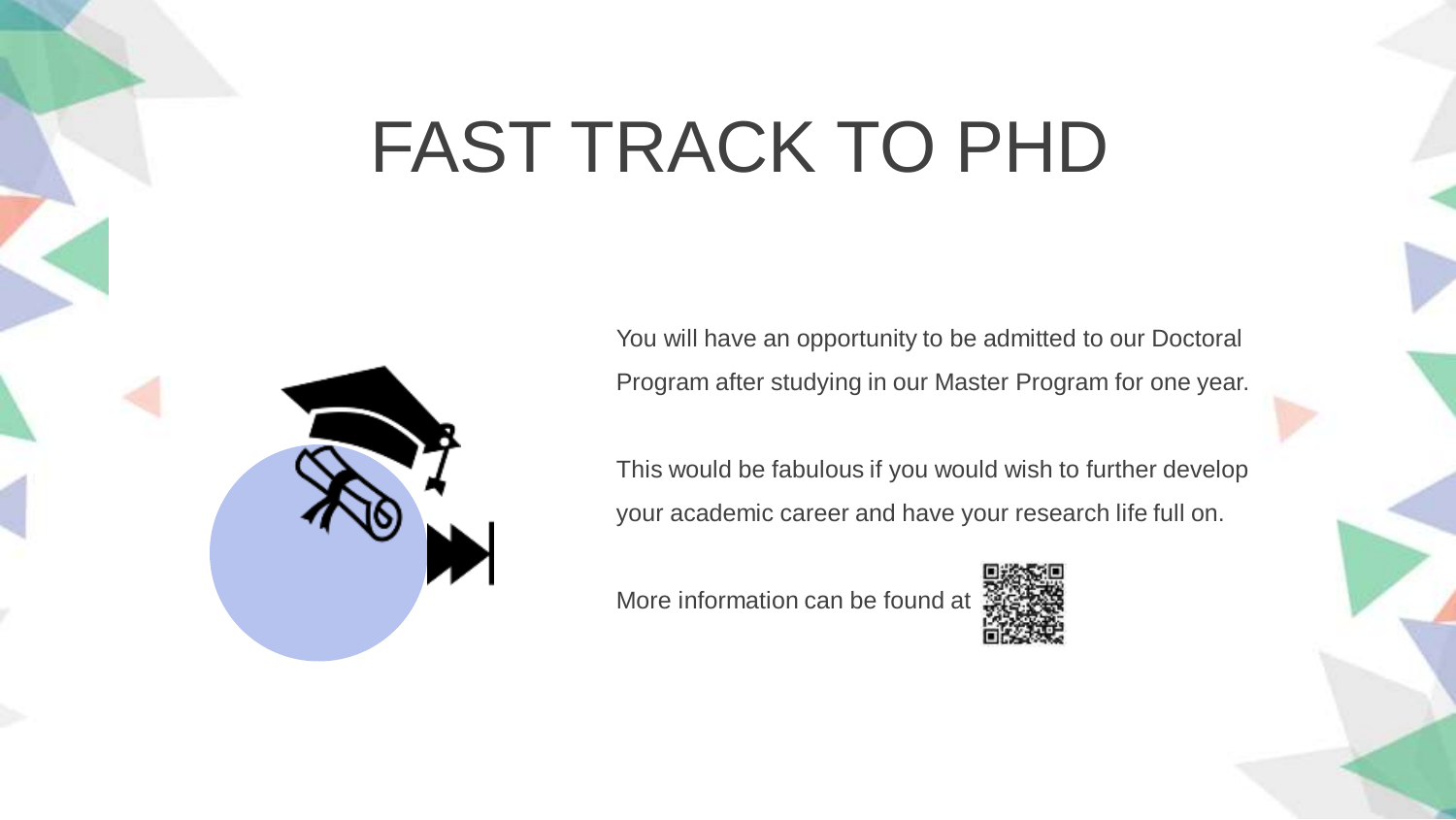### WHY STUDY WITH US?

IGPEHD aspires to increase your global awareness and intercultural skills in this increasingly globalising environment, to expand your capacities in academic and research terms; and to increase your awareness of the importance of international education.

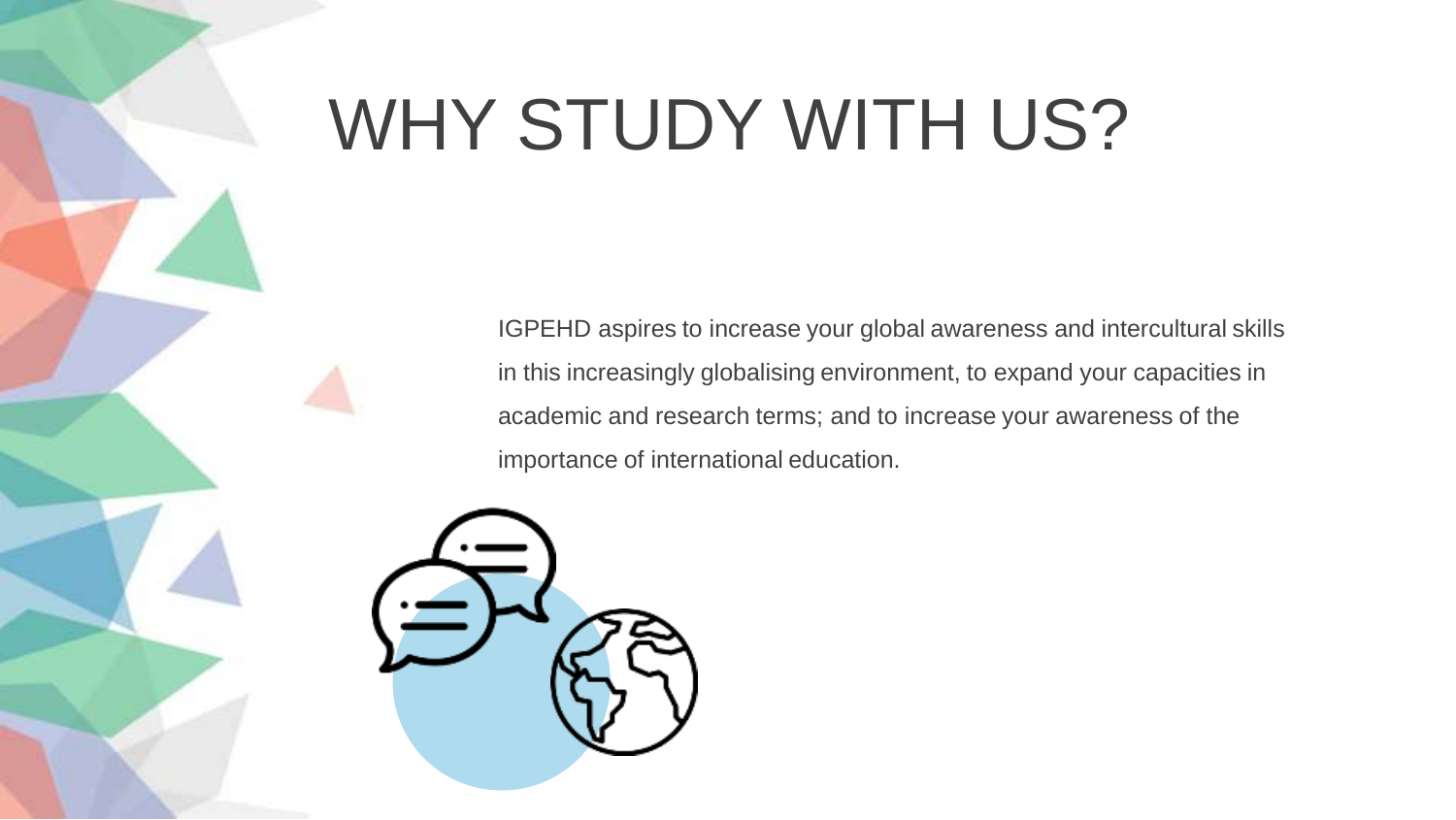## WHY STUDY WITH US?

**1**  We help you build up a strong social capital via academic and research activities while you are studying in IGPEHD. You will learn the most up to date knowledge and practical skills in this fast changing educational landscape.

We have the quality faculty to teach you the useful knowledge and practical skills, which will equip you to face the future challenges in the field of education.